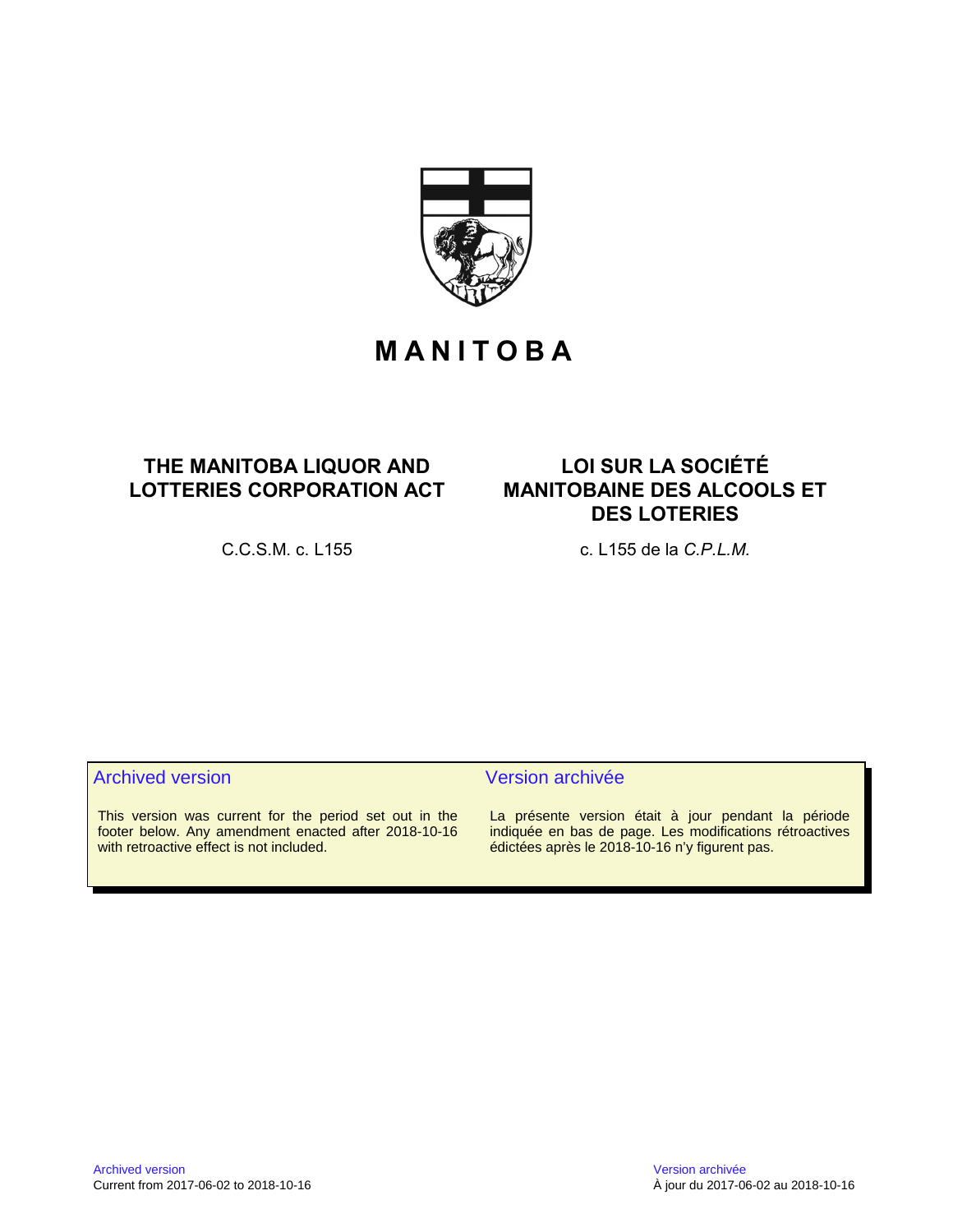# LEGISLATIVE HISTORY / HISTORIQUE C.C.S.M. c. L155 / c. L155 de la C.P.L.M.

# **LEGISLATIVE HISTORY**

*The Manitoba Liquor and Lotteries Corporation Act*, C.C.S.M. c. L155

| <b>Enacted by</b>      | Proclamation status (for provisions in force by proclamation) |
|------------------------|---------------------------------------------------------------|
| SM 2013, c. 51, Sch. A | whole Act: in force on 1 Apr 2014 (Man. Gaz.: $29$ Mar 2014)  |
| Amended by             |                                                               |
| SM 2017, c. 19, s. 33  |                                                               |

# **HISTORIQUE**

#### *Loi sur la Société manitobaine des alcools et des loteries*, c. L155 de la C.P.L.M.

**Modifiée par** L.M. 2017, c. 19, art. 33

**Édictée par État des dispositions qui entrent en vigueur par proclamation** L.M. 2013, c. 51, Sch. A l'ensemble de la Loi : en vigueur le 1<sup>er</sup> avr. 2014 (Gaz. du Man. : 29 mars 2014)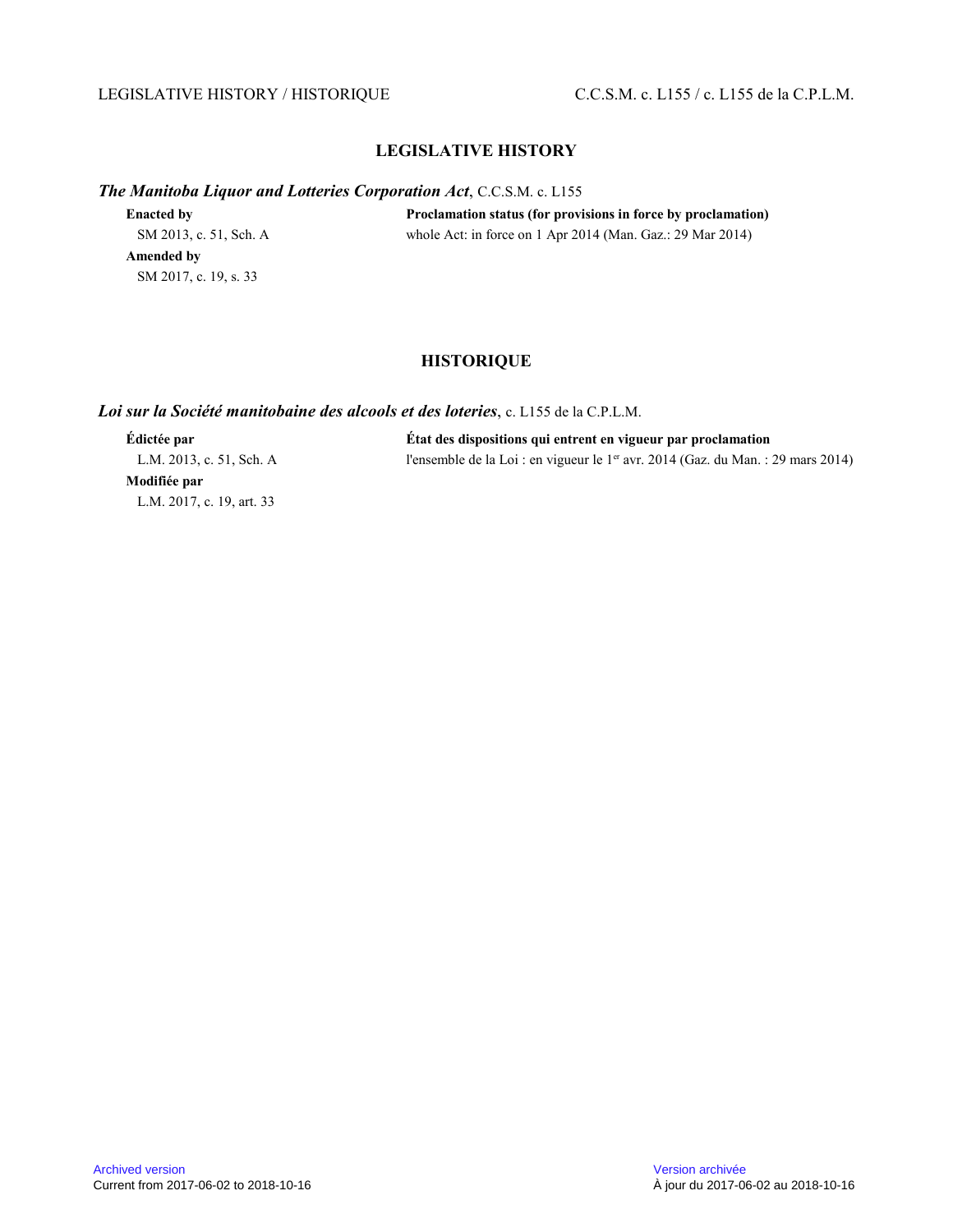#### Archived version Version archivée Current from 2017-06-02 to 2018-10-16 À jour du 2017-06-02 au 2018-10-16

**THE MANITOBA LIQUOR AND LOTTERIES CORPORATION ACT**

# TABLE OF CONTENTS

Section

# PART 1 DEFINITIONS

1 Definitions

## PART 2 MANITOBA LIQUOR AND LOTTERIES CORPORATION

- 2 Manitoba Liquor and Lotteries Corporation
- 3 Purposes
- 4 Crown agent
- 5 Legal capacity
- 6 Subsidiaries
- 7 Application of Corporations Act

# BOARD, OFFICERS AND EMPLOYEES

- 8 Responsibility of the board
- 9 Powers of the board
- 10 Composition of the board
- 11 Chair and vice-chair
- 12 Remuneration of board members
- 13 Internal management and governance
- 14 Chief executive officer
- 15 Civil Services Act does not apply

# TRANSPARENCY AND ACCOUNTABILITY

- 16 Annual audit
- 17 Special audit
- 18 Corporation to pay for audit
- 19 Annual report
- 20 Public meetings and promotion of purposes

# **CHAPTER L155 CHAPITRE L155**

# **LOI SUR LA SOCIÉTÉ MANITOBAINE DES ALCOOLS ET DES LOTERIES**

# TABLE DES MATIÈRES

Article

#### PARTIE 1 DÉFINITIONS

# 1 Définitions

# PARTIE 2 SOCIÉTÉ MANITOBAINE DES ALCOOLS ET DES LOTERIES

- 2 Société manitobaine des alcools et des loteries
- 3 Mandat
- 4 Mandataire de la Couronne
- 5 Capacité juridique
- 6 Filiales
- 7 Application de la *Loi sur les corporations*

# CONSEIL D'ADMINISTRATION, DIRIGEANTS ET EMPLOYÉS

- 8 Mandat du conseil
- 
- 9 Pouvoirs du conseil<br>10 Composition du con Composition du conseil
- 11 Président et vice-président
- 12 Rémunération des administrateurs
- 13 Administration interne et gestion
- 14 Directeur général
- 15 Non-application de la *Loi sur la fonction publique*

# TRANSPARENCE ET RESPONSABILITÉ

- 16 Vérification annuelle
- 17 Vérification spéciale
- 18 Frais de vérification
- 19 Rapport annuel
- 20 Assemblées publiques et promotion du mandat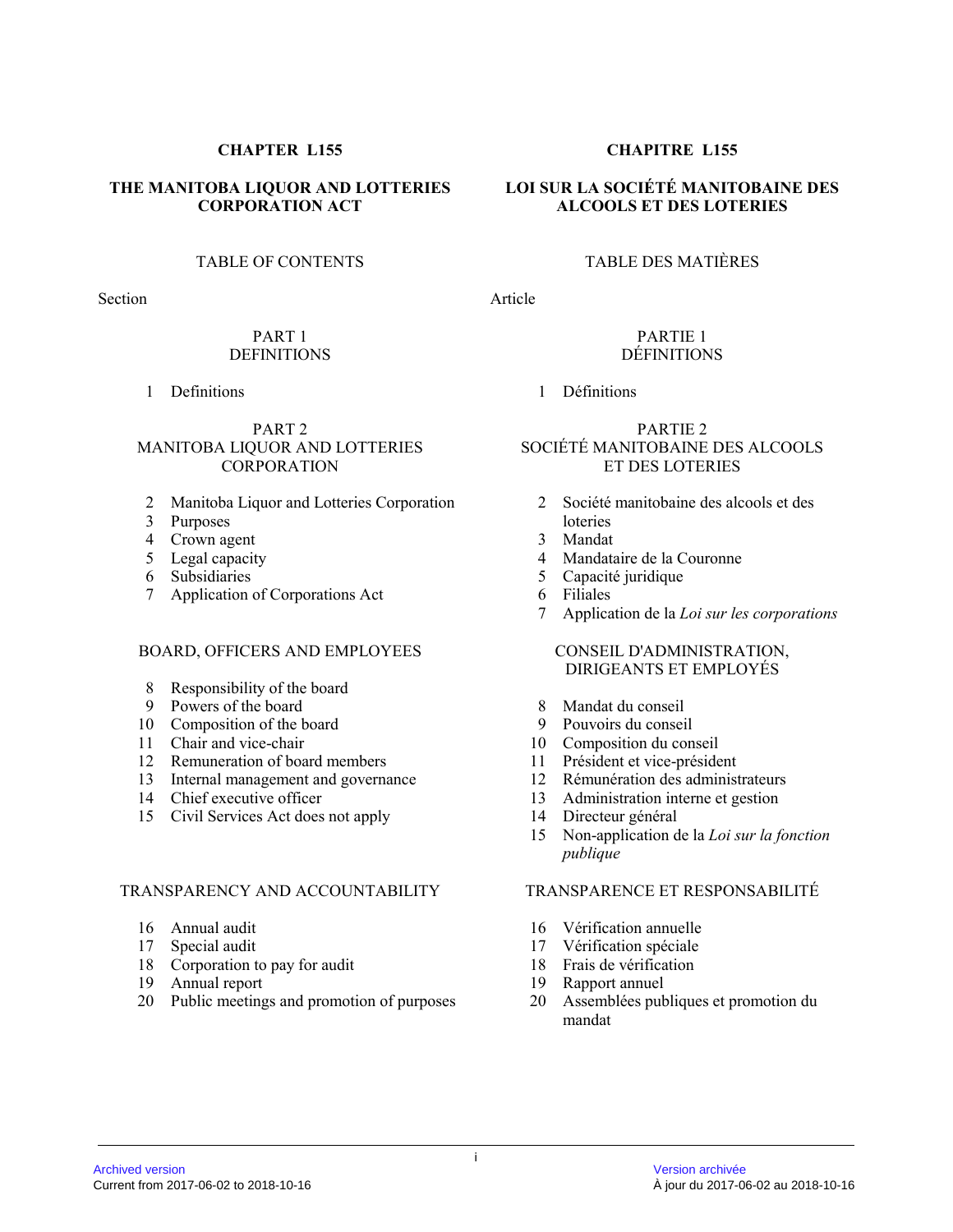### FINANCIAL MATTERS

- 21 Fiscal year
- 22 Revenue and retained earnings
- 23 Investments
- 24 Borrowing
- 25 Lending and guarantees
- 26 Grants in lieu of taxes
- 27 Other grants by corporation
- 28 Third party records

# RELATED COMMERCIAL ACTIVITIES

- 29 Related commercial activities
- 30 Restriction on extra-provincial activities

#### PART 3 LIQUOR OPERATIONS

- 31 Exclusive authority
- 32 Liquor stores
- 33 Duty free liquor store
- 34 Liquor vendor
- 35 Specialty wine store
- 36 Beer distributor
- 37 Purchase from corporation
- 38 Uniform prices
- 39 Liquor from outside Canada

# PART 4

# LOTTERY OPERATIONS

- 40 Lotteries within Manitoba
- 41 Interprovincial lottery corporation
- 42 Lotteries with other provinces and territories
- 43 Lottery ticket sales
- 44 Video lottery terminals
- 45 Gaming operators
- 46 Licensed gaming events
- 47 Operations on Remembrance Day

# PART 5

# SOCIAL RESPONSIBILITY INITIATIVES

48 Social responsibility initiatives

# QUESTIONS FINANCIÈRES

- 21 Exercice
- 22 Revenus et bénéfices non répartis
- 23 Investissements
- 24 Pouvoir d'emprunt
- 25 Prêts et cautions
- 26 Subventions tenant lieu de taxes
- 27 Autres subventions de la Société
- 28 Documents à conserver par les tiers

# ACTIVITÉS COMMERCIALES CONNEXES

- 29 Activités commerciales connexes
- 30 Restriction activités extra-provinciales

# PARTIE 3 BOISSONS ALCOOLISÉES

- 31 Monopole de la Société
- 32 Magasins d'alcools
- 33 Magasins d'alcools hors taxes
- 34 Vendeurs de boissons alcoolisées en milieu rural
- 35 Magasins de vins de spécialité
- 36 Distributeurs de bière
- 37 Approvisionnement auprès de la Société
- 38 Prix uniformes
- 39 Importation de boissons alcoolisées

#### PARTIE 4 **LOTERIES**

- 40 Loteries au Manitoba
- 41 Loteries interprovinciales
- 42 Loteries conjointes
- 43 Vente des billets de loterie
- 44 Appareils de loterie vidéo
- 45 Loteries dans les établissements de jeux de hasard
- 46 Activités de jeu faisant l'objet d'une licence
- 47 Activités jour du Souvenir

# PARTIE 5

# INITIATIVES DE RESPONSABILITÉ **SOCIALE**

48 Initiatives de responsabilité sociale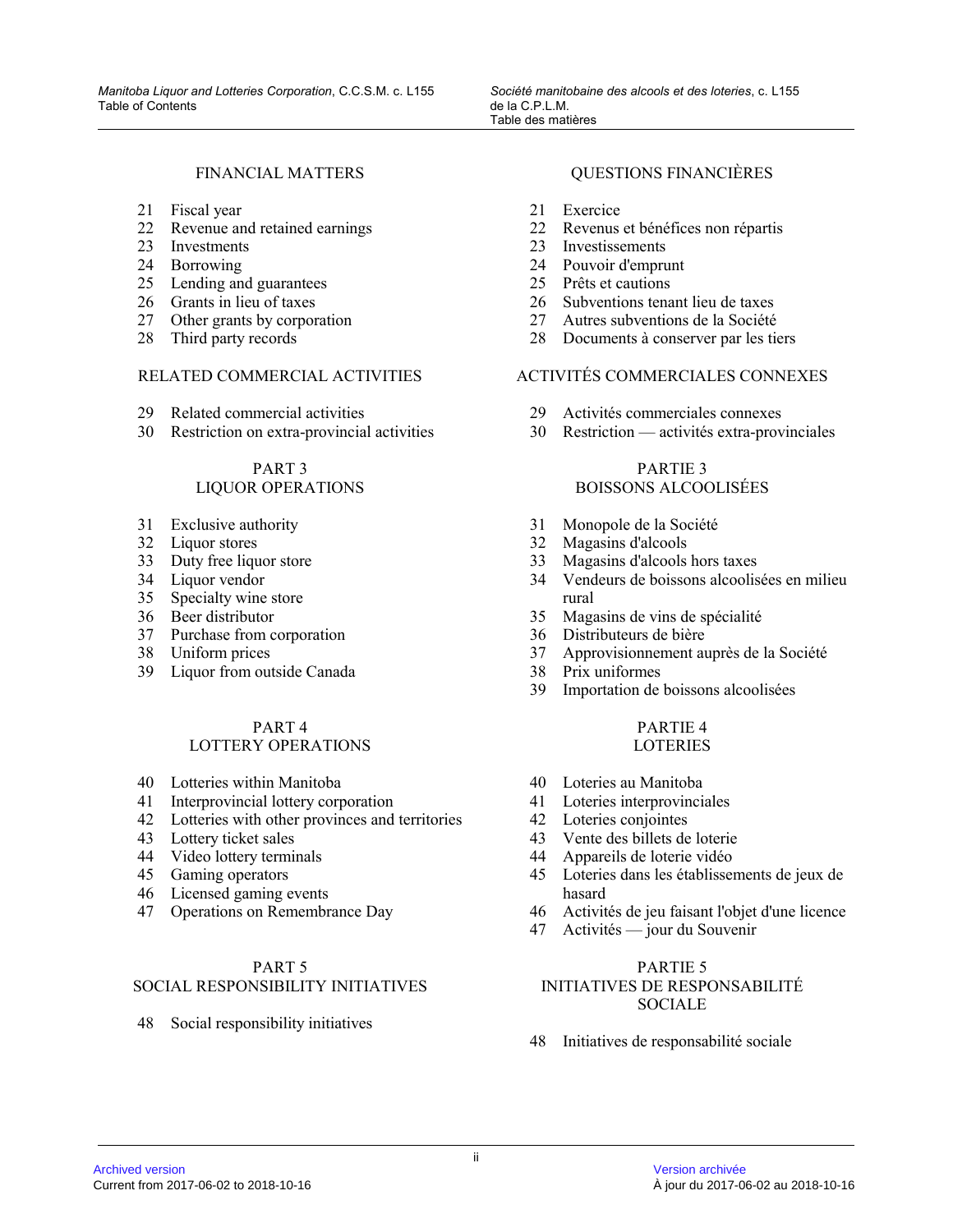# PART 6 REGULATIONS

- 49 Lieutenant Governor in Council regulations
- 50 Board regulations

PART 7 TRANSITIONAL PROVISIONS

51-56 Transitional provisions

PART 8 RELATED AND CONSEQUENTIAL **AMENDMENTS** 

57-60 Related and consequential amendments

## PART 9 REPEALS, C.C.S.M. REFERENCE AND COMING INTO FORCE

- 61-62 Repeals
	- 63 C.C.S.M. reference
	- 64 Coming into force

# PARTIE 6 RÈGLEMENTS

- 49 Règlements lieutenant-gouverneur en conseil
- 50 Règlements conseil

# PARTIE 7 DISPOSITIONS TRANSITOIRES

51-56 Dispositions transitoires

PARTIE 8 MODIFICATIONS CONNEXES ET CORRÉLATIVES

57-60 Modifications connexes et corrélatives

### PARTIE 9 ABROGATIONS, *CODIFICATION PERMANENTE* ET ENTRÉE EN VIGUEUR

- 61-62 Abrogations
	- 63 *Codification permanente*
	- 64 Entrée en vigueur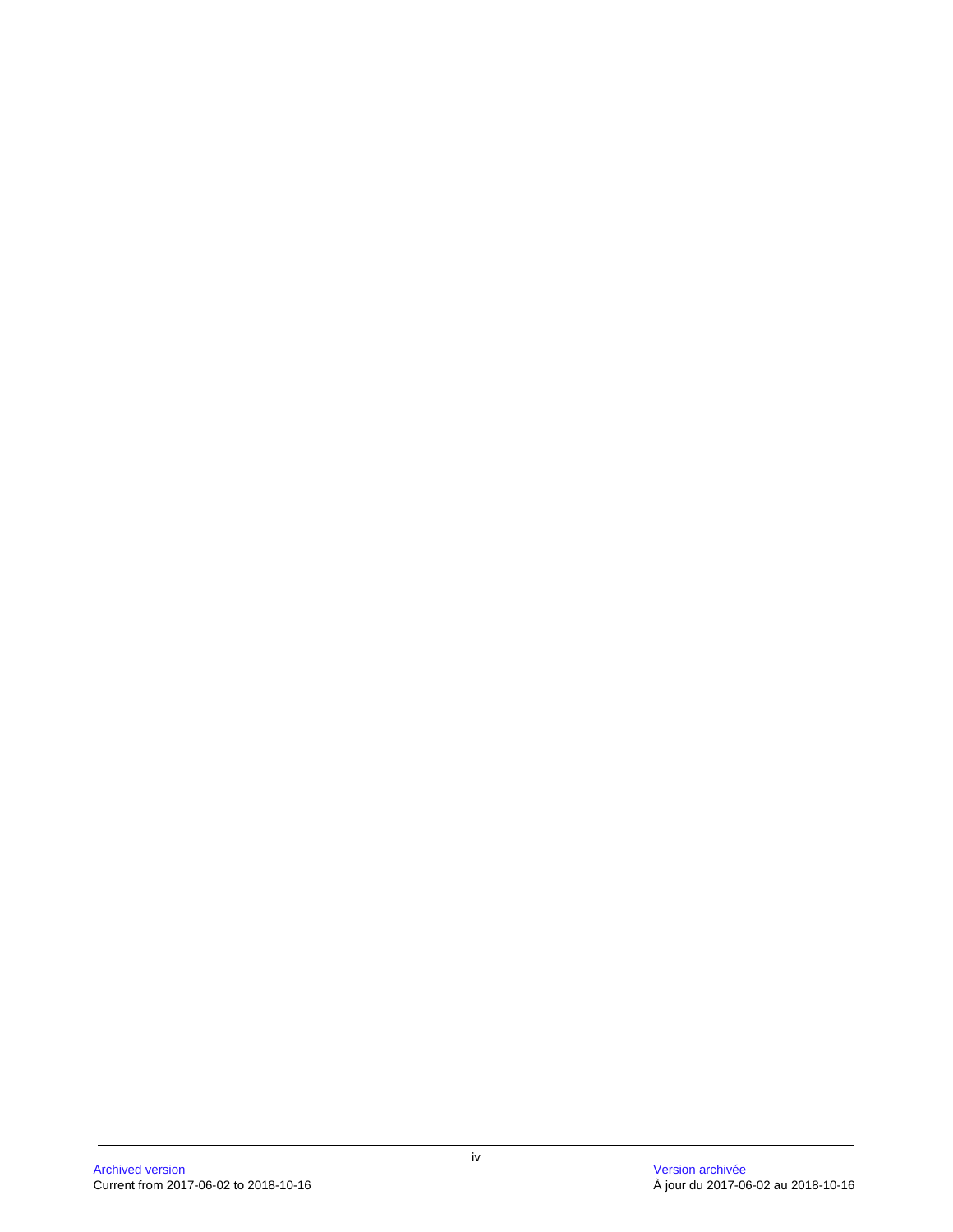# **THE MANITOBA LIQUOR AND LOTTERIES CORPORATION ACT**

# **CHAPTER L155 CHAPITRE L155**

# **LOI SUR LA SOCIÉTÉ MANITOBAINE DES ALCOOLS ET DES LOTERIES**

(Assented to December 5, 2013) (Date de sanction : 5 décembre 2013)

HER MAJESTY, by and with the advice and consent of the Legislative Assembly of Manitoba, enacts as follows:

SA MAJESTÉ, sur l'avis et avec le consentement de l'Assemblée législative du Manitoba, édicte :

# **PART 1**

# **DEFINITIONS**

#### **Definitions**

**1** The following definitions apply in this Act.

**"board"** means the board of directors of the corporation and **"board member"** means a member of the board. (« conseil »)

**"corporation"** means the Manitoba Liquor and Lotteries Corporation. (« Société »)

**"liquor"** means liquor as defined in *The Liquor and Gaming Control Act*. (« boisson alcoolisée »)

**"Liquor and Gaming Authority"** means the Liquor and Gaming Authority of Manitoba continued under *The Liquor and Gaming Control Act*. (« Régie »)

#### **PARTIE 1**

# **DÉFINITIONS**

#### **Définitions**

**1** Les définitions qui suivent s'appliquent à la présente loi.

**« appareil de loterie vidéo »** S'entend au sens prévu dans les règlements. ("video lottery terminal")

**« boisson alcoolisée »** S'entend au sens de la *Loi sur la réglementation des alcools et des jeux* . ("liquor")

**« conseil »** Le conseil d'administration de la Société et **« administrateur »**, un membre du conseil. ("board")

**« filiale en propriété exclusive »** Personne morale dont toutes les actions appartiennent, même indirectement, à la Société. ("wholly-owned subsidiary")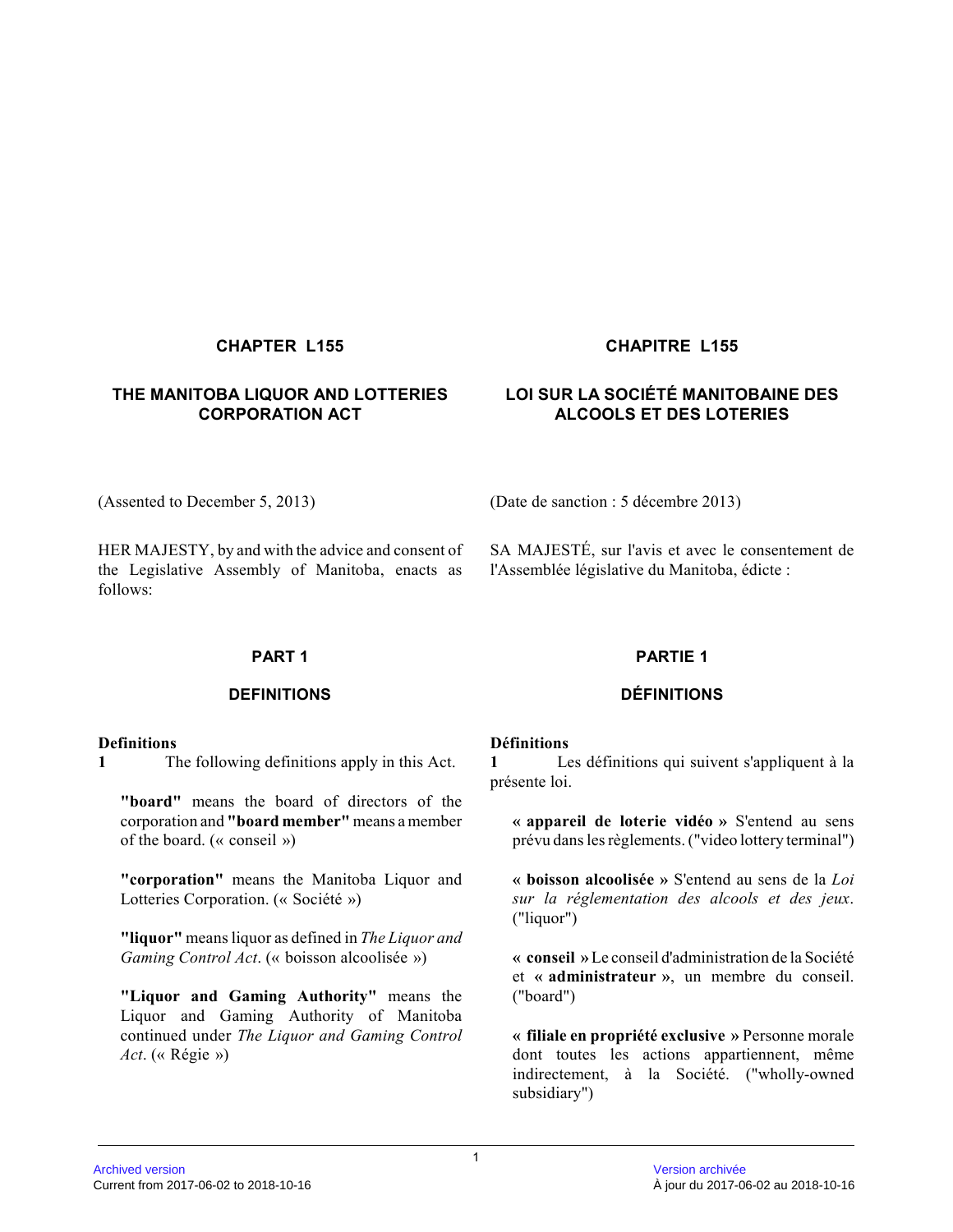**"lottery scheme"** has the same meaning as in subsection 207(4) of the *Criminal Code* (Canada). (« loterie »)

**"minister"** means the minister responsible for the administration of this Act. (« ministre »)

**"retail beer vendor"** means a holder of a retail beer vendor licence under *The Liquor and Gaming Control Act*. (« vendeur de bière au détail »)

**"video lottery terminal"** means a video lottery terminal as defined in the regulations. (« appareil de loterie vidéo »)

**"wholly-owned subsidiary"** means a corporation all the shares of which are owned by the corporation, directly or indirectly. (« filiale en propriété exclusive »)

**« loterie »** S'entend au sens du paragraphe 207(4) du *Code criminel* (Canada). ("lottery scheme")

**« ministre »** Le ministre chargé de l'application de la présente loi. ("minister")

**« Régie »** La Régie des alcools et des jeux du Manitoba maintenue en vigueur sous le régime de la *Loi sur la réglementation des alcools et des jeux* . ("Liquor and Gaming Authority")

**« Société »** La Société manitobaine des alcools et des loteries. ("corporation")

**« vendeur de bière au détail »** Le titulaire d'une licence de vendeur de bière au détail délivrée sous l e régime de la *Loi sur la réglementation des alcools et des jeux*. ("retail beer vendor")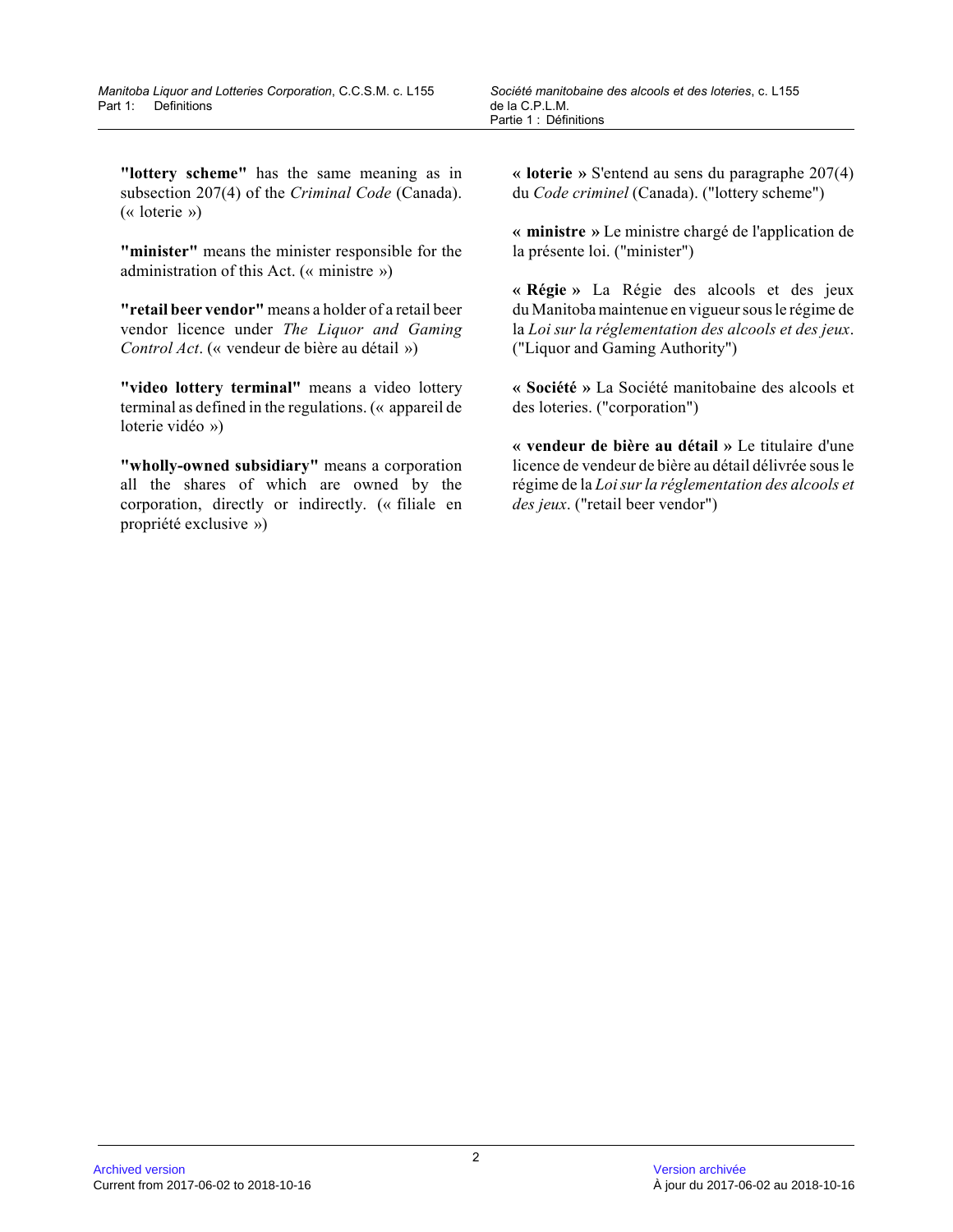# **MANITOBA LIQUOR AND LOTTERIES CORPORATION**

#### **Manitoba Liquor and Lotteries Corporation**

**2** The Manitoba Lotteries Corporation and The Liquor Control Commission are amalgamated and continued as the "Manitoba Liquor and Lotteries Corporation".

# **Purposes**

**3** The purposes of the corporation are

(a) to sell liquor;

(b) to buy liquor, and bring liquor into Manitoba, for sale in Manitoba;

(c) to conduct and manage lottery schemes;

(d) to carry out functions relating to lottery schemes and liquor conferred on it under this Act; and

(e) to conduct or fund initiatives that promote responsible gaming and responsible liquor consumption.

#### **Crown agent**

**4** The corporation is an agent of the Crown.

# **Legal capacity**

**5** Subject to this Act, the corporation has the capacity, rights, powers and privileges of a natural person for carrying out its purposes under this Act .

# **PARTIE 2**

# **SOCIÉTÉ MANITOBAINE DES ALCOOLS ET DES LOTERIES**

#### **Société manitobaine des alcools et des loteries**

**2** La Corporation manitobaine des loteries et la Société des alcools sont fusionnées et maintenues e n existence sous la dénomination de « Société manitobaine des alcools et des loteries ».

# **Mandat**

**3** La Société a pour mandat :

a) de vendre des boissons alcoolisées;

b) d'acheter des boissons alcoolisées au Manitoba ou ailleurs, en vue de leur vente dans la province;

c) de mettre sur pied et d'exploiter des loteries;

d) d'exercer les attributions que la présente loi lu i confère relativement aux loteries et aux boissons alcoolisées;

e) de mettre sur pied ou de subventionner des pratiques responsables des jeux de hasard et de sensibilisation à la consommation responsable de boissons alcoolisées.

# **Mandataire de la Couronne**

**4** La Société est mandataire de la Couronne.

# **Capacité juridique**

**5** Sous réserve des autres dispositions de la présente loi, la Société a la capacité, les droits, les pouvoirs et les privilèges d'une personne physique dans la réalisation de son mandat sous le régime de la présente loi.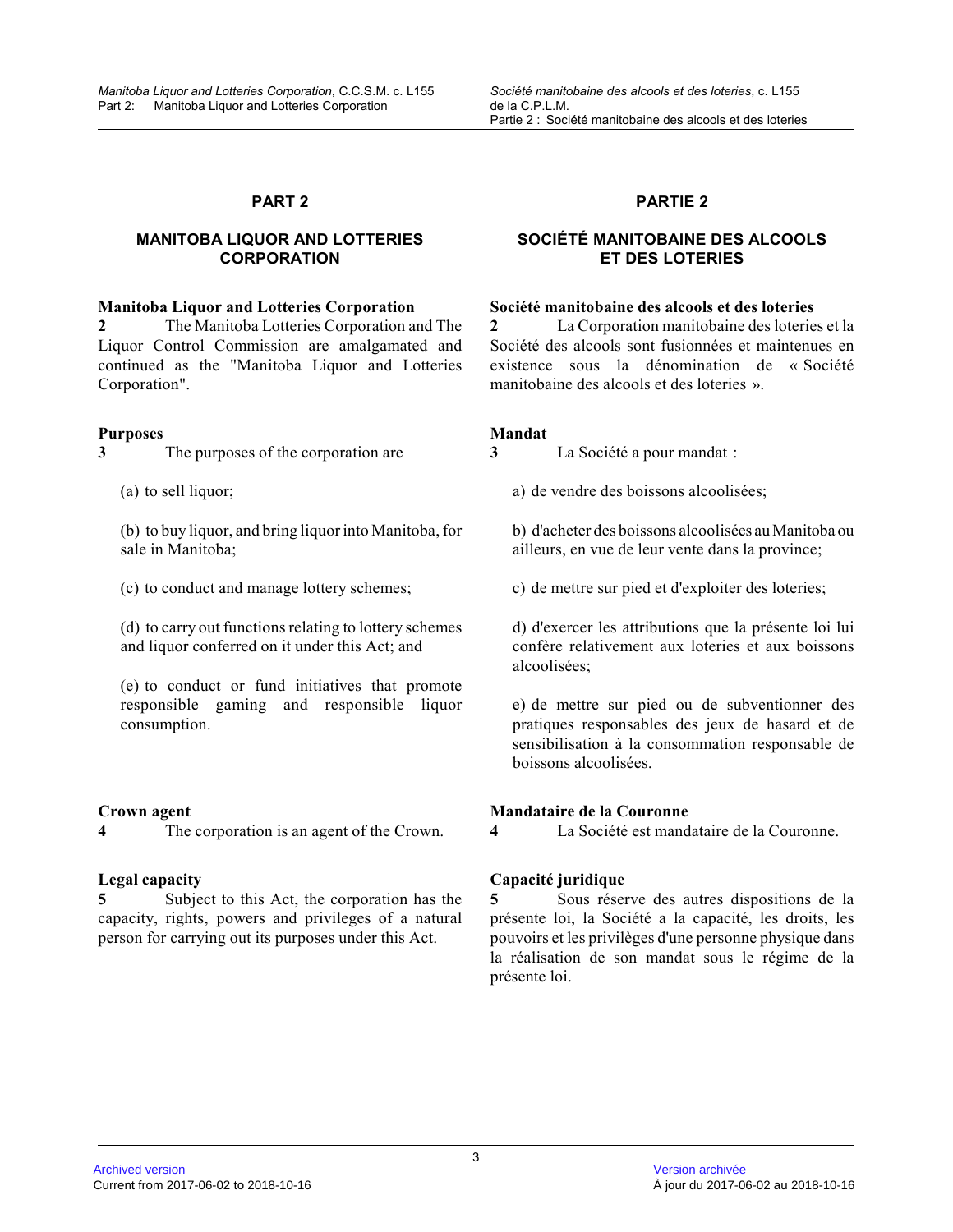# **Subsidiaries**

**6(1)** The corporation may, with the approval of the Lieutenant Governor in Council, carry out any of the corporation's purposes under this Act through a wholly-owned subsidiary.

# **LG in C approval required to establish subsidiary**

**6(2)** The corporation must not establish a wholly-owned subsidiary without the approval of the Lieutenant Governor in Council.

# **Act applies to subsidiaries**

**6(3)** The provisions of this Act, other than the provisions specified by regulation, apply with necessar y changes to a wholly-owned subsidiary.

# **Application of Corporations Act**

**7(1)** *The Corporations Act* does not apply to the corporation, except for the following provisions which do apply:

- (a) subsection 15(2) (extra-territorial capacity);
- (b) subsection 16(1) (powers of a corporation);
- (c) section 17 (no constructive notice);
- (d) subsections 119(1) to (4) (indemnification).

# **Board members, officers and employees**

**7(2)** Subsections 119(1) to (4) of *The Corporations Act* apply to board members, officers and employees of the corporation, and to their heirs an d legal representatives.

### **Filiales**

**6(1)** La Société peut, avec l'autorisation du lieutenant-gouverneur en conseil, mettre en œuvre l'un ou plusieurs des éléments de son mandat sous le régime de la présente loi, par l'entremise d'une filiale e n propriété exclusive.

# **Autorisation du lieutenant-gouverneur en conseil**

**6(2)** Il est interdit à la Société de constituer une filiale en propriété exclusive sans l'autorisation d u lieutenant-gouverneur en conseil.

# **Application de la présente loi aux filiales**

**6(3)** Toutes les dispositions de la présente loi, sauf celles qui sont expressément exclues par règlement, s'appliquent, avec les modifications nécessaires, au x filiales en propriété exclusive.

# **Application de la** *Loi sur les corporations*

**7(1)** Seules les dispositions qui suivent de la *Loi sur les corporations* s'appliquent à la Société :

- a) le paragraphe 15(2);
- b) le paragraphe  $16(1)$ ;
- c) l'article 17;
- d) les paragraphes 119(1) à (4).

# **Administrateurs, dirigeants et employés**

**7(2)** Les paragraphes 119(1) à (4) de la *Loi sur les corporations* s'appliquent aux administrateurs, aux dirigeants et aux employés de la Société, ainsi qu'à leurs héritiers et représentants légaux.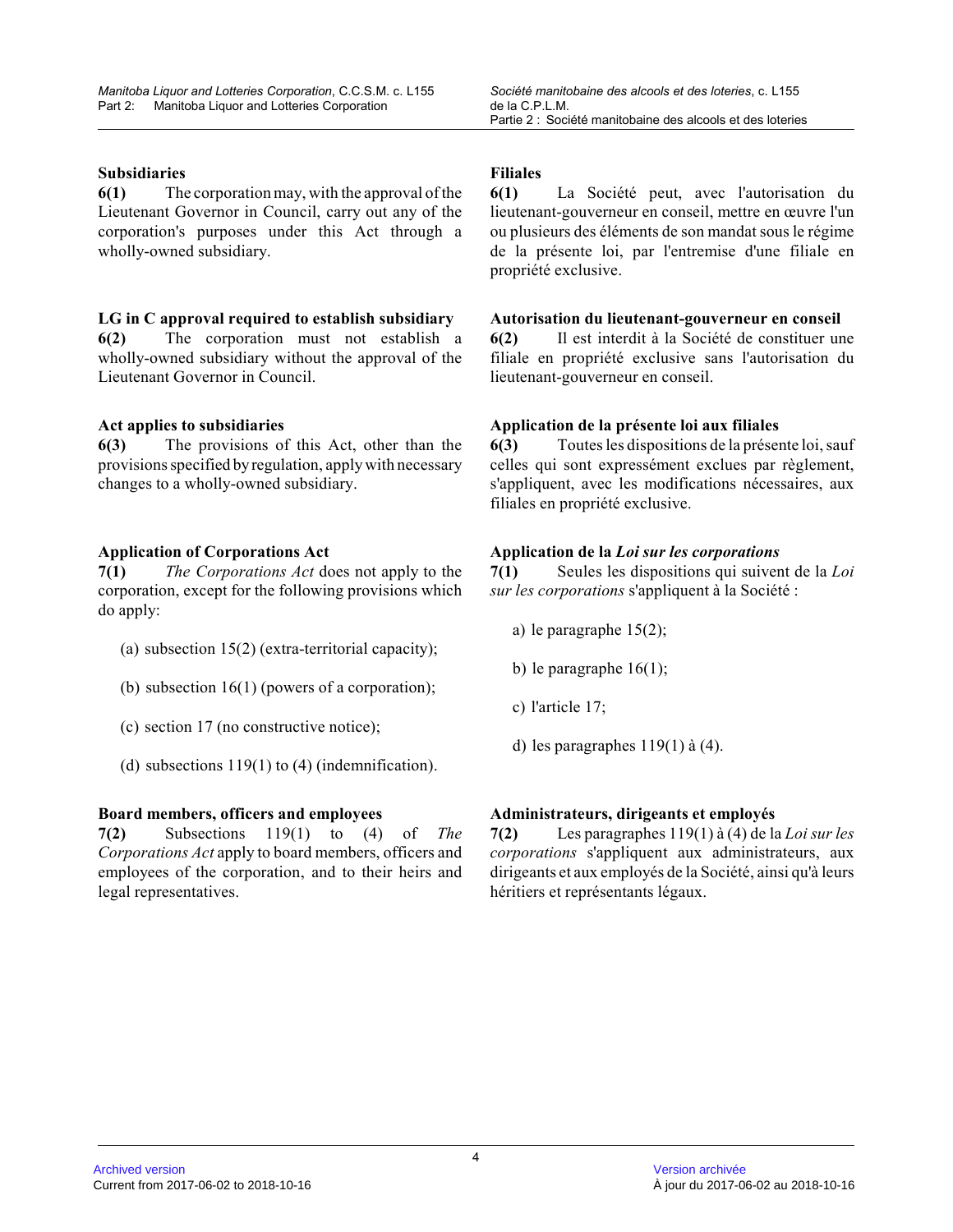# BOARD, OFFICERS AND EMPLOYEES CONSEIL D'ADMINISTRATION,

#### **Responsibility of the board**

**8** The board is responsible for carrying out the corporation's responsibilities under this Act and for administering its business and affairs.

#### **Powers of the board**

**9** The board may do anything necessary for or incidental to carrying out or promoting the corporation's purposes.

#### **Composition of the board**

**10(1)** The board is to consist of at least nine members appointed by the Lieutenant Governor in Council.

#### **Term of appointment**

**10(2)** Each board member is to be appointed for a term not exceeding five years.

#### **After term expires**

**10(3)** A board member whose term expires continues to hold office until he or she is re-appointed or a successor is appointed or the appointment is revoked.

#### **Chair and vice-chair**

**11(1)** The Lieutenant Governor in Council must designate one board member as chair and another as vice-chair.

#### **Duties of vice-chair**

**11(2)** The vice-chair must act as chair if the office of the chair is vacant or if the chair is absent or unable to act.

#### **Remuneration of board members**

**12** The corporation must pay to the chair, vice-chair and other board members the remuneration and reimbursement established by the Lieutenant Governor in Council.

# DIRIGEANTS ET EMPLOYÉS

#### **Mandat du conseil**

**8** Le conseil est responsable de l'exercice des attributions que la présente loi confère à la Société ainsi que de la gestion de ses activités et de ses affaire s internes.

#### **Pouvoirs du conseil**

**9** Le conseil peut accomplir les actes nécessaires ou accessoires à la mise en œuvre et à l a poursuite du mandat de la Société.

#### **Composition du conseil**

**10(1)** Le conseil est composé d'au moins neuf administrateurs nommés par le lieutenant-gouverneur en conseil.

### **Mandat**

**10(2)** La durée maximale du mandat de chaque administrateur est de cinq ans.

# **Nomination du successeur**

**10(3)** Les administrateurs dont le mandat se termine demeurent en poste jusqu'au renouvellement de leur nomination, jusqu'à celle de leur successeur ou jusqu'à leur révocation.

#### **Président et vice-président**

**11(1)** Le lieutenant-gouverneur en conseil désigne deux administrateurs à titre respectivement de président et de vice-président.

#### **Fonctions du vice-président**

**11(2)** En cas d'absence ou d'empêchement du président ou si la charge de président est vacante, le vice-président assume l'intérim.

#### **Rémunération des administrateurs**

**12** La Société verse au président, au vice-président et aux autres administrateurs la rémunération et les indemnités que fixe le lieutenant-gouverneur en conseil.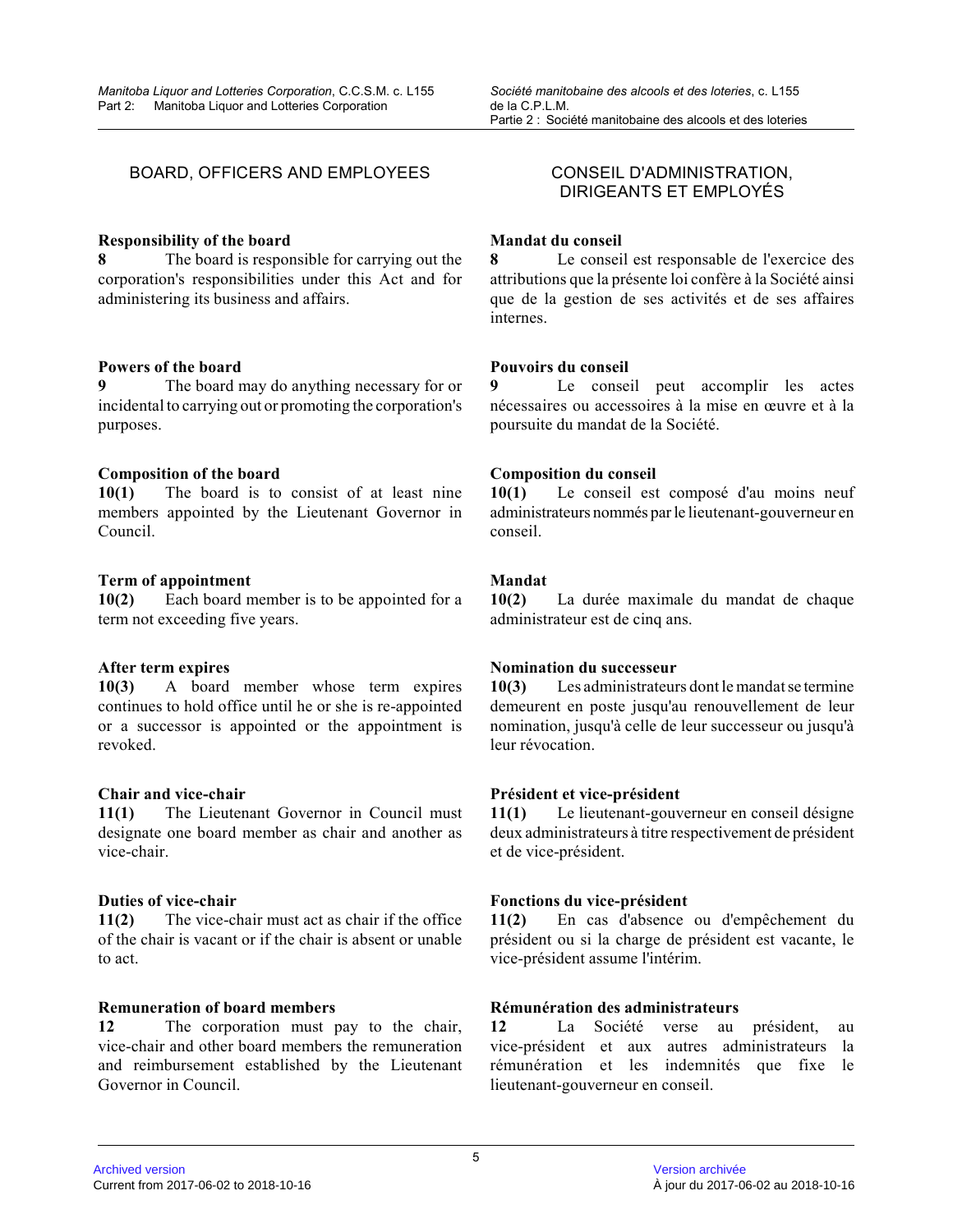#### **Internal management and governance**

**13** The board may make by-laws and pass resolutions for the corporation's internal management and governance and for the conduct of its business and affairs, including by-laws and resolutions the boar d considers necessary or advisable to carry out the corporation's purposes.

#### **Appointment of chief executive officer**

**14** The Lieutenant Governor in Council may appoint an individual as president and chief executive officer of the corporation.

#### **Civil Service Act does not apply to employees**

**15** *The Civil Service Act* does not apply to the employees of the corporation.

#### **Administration interne et gestion**

*Société manitobaine des alcools et des loteries*, c. L155

Partie 2 : Société manitobaine des alcools et des loteries

**13** Le conseil peut prendre des règlements internes et adopter des résolutions pour l'administration interne et la gestion de la Société, ainsi que pour la conduite de ses activités, notamment ceux qu'il juge nécessaires à la réalisation du mandat de la Société.

#### **Directeur général**

de la C.P.L.M.

**14** Le lieutenant-gouverneur en conseil est habilité à nommer le directeur général de la Société.

#### **Non-application de la** *Loi sur la fonction publique*

**15** La *Loi sur la fonction publique* ne s'applique pas au personnel de la Société.

#### **Annual audit**

**16** The corporation's annual financial statements must be audited by the Auditor General or any other auditor appointed by the Lieutenant Governor in Council.

#### **Special audit**

**17** The Lieutenant Governor in Council or the Auditor General may, at any time, order either or both of the following:

(a) an audit of the corporation's financial affairs;

(b) an investigation of the corporation's business and activities.

#### **Corporation to pay for audit**

**18** The corporation must pay the cost of an audit or investigation under section 16 or 17.

# TRANSPARENCY AND ACCOUNTABILITY TRANSPARENCE ET RESPONSABILITÉ

#### **Vérification annuelle**

**16** Le vérificateur général ou tout autre vérificateur nommé par le lieutenant-gouverneur en conseil vérifie les états financiers annuels de la Société.

### **Vérification spéciale**

**17** Le lieutenant-gouverneur en conseil ou le vérificateur général peut, à tout moment, ordonner l'une ou l'autre des interventions qui suivent ou les deux à la fois :

a) une vérification des opérations financières de la Société;

b) une enquête sur les activités commerciales et les affaires internes de la Société.

#### **Frais de vérification**

**18** La Société est responsable des frais liés aux vérifications et aux enquêtes visées aux articles 16 et 17.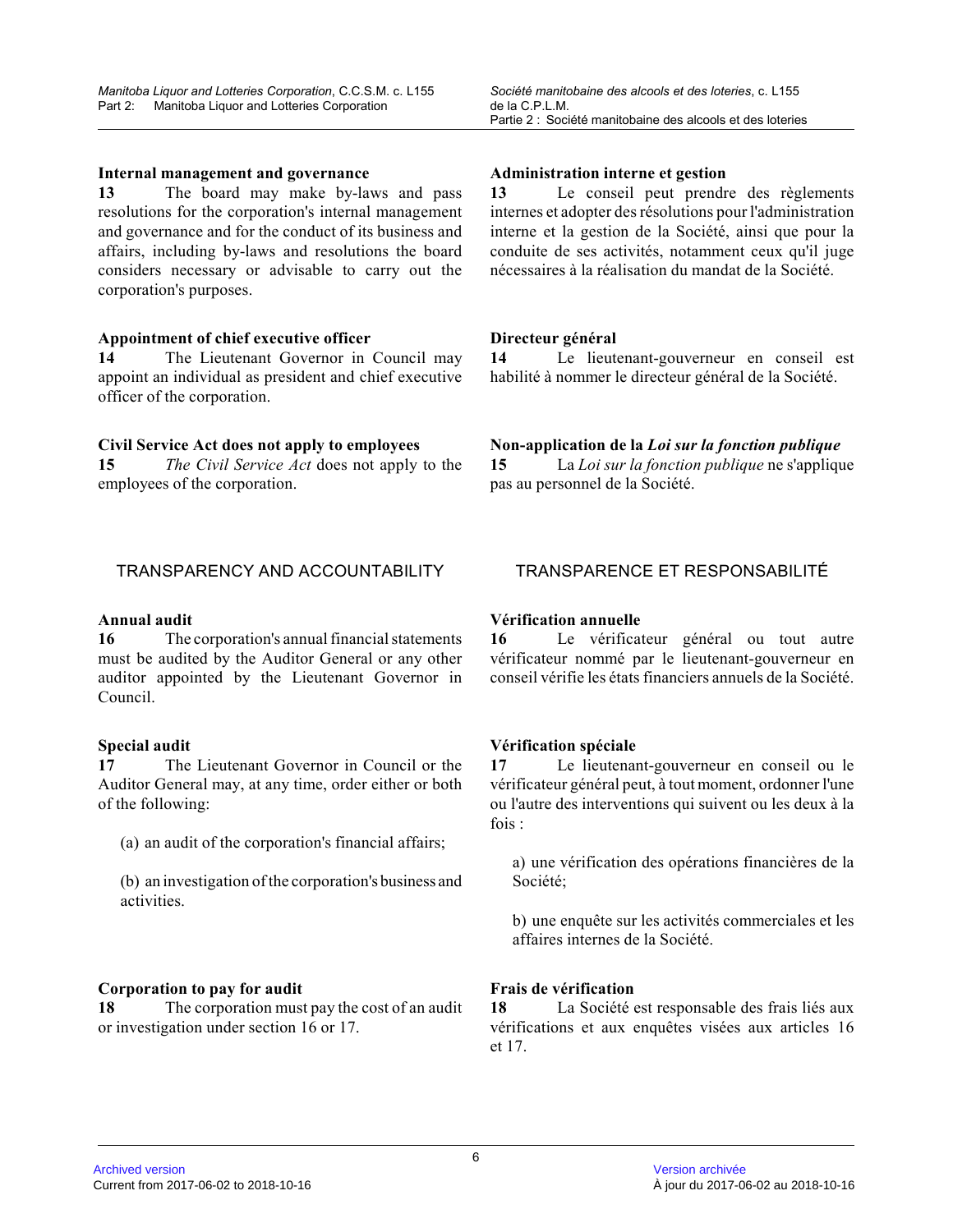**19** The corporation must include in the annual report required under section 10 of *The Crown Corporations Governance and Accountability Act*

(a) a report on the operations of the wholly-owned subsidiaries and any other enterprise in which the corporation has an interest;

(b) a report on the grants or other contributions provided by the corporation; and

(c) any other information that the minister requires .

 $\overline{S.M. 2017, c. 19, s. 33}.$ 

# **Public meetings and promotion of purposes**

**20** The corporation must

(a) advertise the date, time and place of the public meetings required under clause 16(1)(d) of *The Crown Corporations Governance and Accountability Act*; and

(b) communicate to the public respecting the corporation's activities and purposes using multiple means.

 $\overline{S.M. 2017, c. 19, s. 33}.$ 

#### **Fiscal year**

**21** The fiscal year of the corporation ends on March 31 of each year.

#### **Revenue**

**22(1)** The corporation must deposit the revenue from its operations into one or more accounts in its name at a bank or other financial institution.

de la C.P.L.M.

**19** La Société fait figurer à titre complémentaire dans le rapport annuel qu'elle est tenue de préparer en conformité avec l'article 10 de la *Loi sur la gouvernance et l'obligation redditionnelle des corporations de la Couronne* :

*Société manitobaine des alcools et des loteries*, c. L155

Partie 2 : Société manitobaine des alcools et des loteries

a) un rapport des activités de ses filiales en propriété exclusive et de toutes les autres entreprises dans lesquelles elle possède un intérêt;

b) un rapport des subventions et autres contributions qu'elle a consenties;

c) les autres renseignements que le ministre précise .

L.M. 2017, c. 19, art. 33.

**Assemblées publiques et promotion du mandat**

**20** La Société fait connaître au public :

a) la date, l'heure et le lieu des assemblées publiques dont la tenue est prévue par l'alinéa 16(1)d) de la *Loi sur la gouvernance et l'obligation redditionnell e des corporations de la Couronne* ;

b) ses affaires internes et son mandat par divers moyens.

L.M. 2017, c. 19, art. 33.

# FINANCIAL MATTERS QUESTIONS FINANCIÈRES

#### **Exercice**

**21** L'exercice de la Société se termine le 31 mars.

#### **Revenus**

**22(1)** La Société dépose les revenus provenant de ses activités dans un ou plusieurs comptes qu'elle possède dans une banque ou un autre établissement financier.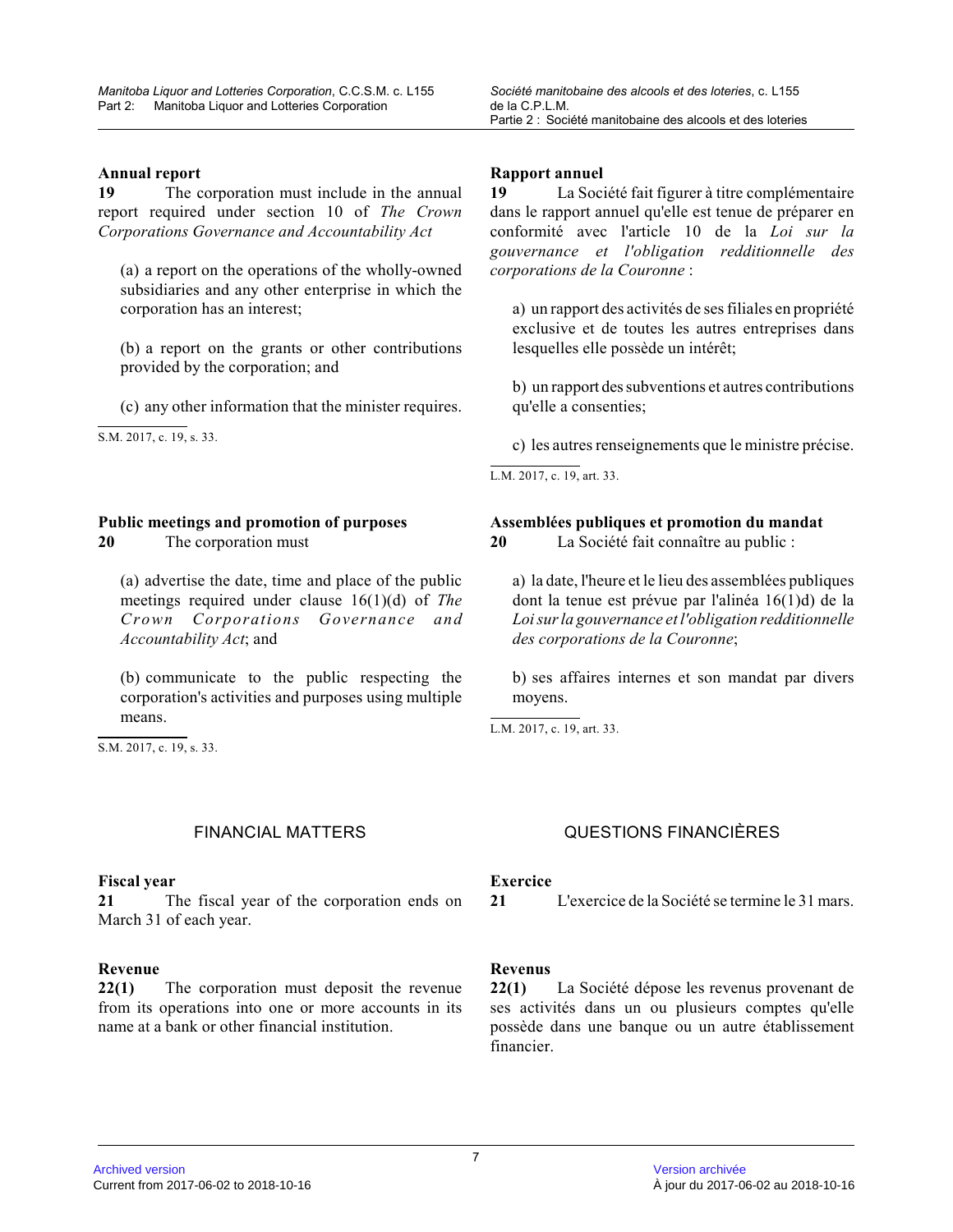**22(2)** The corporation must pay from its accounts

(a) operating expenses, interest and other charges incurred by the corporation;

(b) grants and other contributions made under section 27;

(c) expenses relating to social responsibility initiatives under section 48;

(d) any amounts that the corporation is required to pay to the Liquor and Gaming Authority; and

(e) all other amounts that the corporation is required to pay under this Act.

#### **Retained earnings**

**22(3)** The corporation may maintain retained earnings in an amount approved by the Treasury Board.

#### **Net revenue**

**22(4)** After providing for the payment of the amounts under subsection (2) and deducting the amount, if any, required to maintain the retained earnings approved under subsection (3), the corporation must pay its net revenue in each fiscal year to the Minister of Finance, as directed by the Minister of Finance, for deposit in the Consolidated Fund.

#### **Investments**

**23(1)** The corporation must deposit with the Minister of Finance, for investment on its behalf, money that is not immediately required for its purposes.

#### **Investments and proceeds of investments**

**23(2)** At the request of the corporation, the Minister of Finance must pay to the corporation any money invested under subsection (1) and the proceeds of those investments.

#### **Affectation des revenus**

**22(2)** La Société prélève sur ses comptes les sommes nécessaires aux postes suivants :

a) les frais d'exploitation, les intérêts et les autres dépenses qu'elle engage;

b) les subventions et les autres contributions qu'ell e verse sous le régime de l'article 27;

c) les dépenses liées aux initiatives de responsabilit é sociale sous le régime de l'article 48;

d) les sommes qu'elle est tenue de verser à la Régie;

e) les autres sommes qu'elle est tenue de payer selo n la présente loi.

#### **Bénéfices non répartis**

**22(3)** La Société peut conserver ses bénéfices non répartis jusqu'à concurrence du plafond autorisé par le Conseil du Trésor.

# **Revenus nets**

**22(4)** Après déduction des sommes visées au paragraphe (2) et rétention des bénéfices non répartis en vertu du paragraphe (3), la Société verse ses revenus nets pour chaque exercice au ministre des Finances, selon les directives de celui-ci, pour dépôt au Trésor.

### **Investissements**

**23(1)** La Société est tenue de déposer les sommes dont elle n'a pas immédiatement besoin auprès du ministre des Finances pour qu'il les investisse en son nom.

#### **Remise à la Société**

**23(2)** Le ministre des Finances retourne à la Société quand elle le lui demande les sommes qu'il a investies en conformité avec le paragraphe (1) auxquelles il joint le produit des investissements.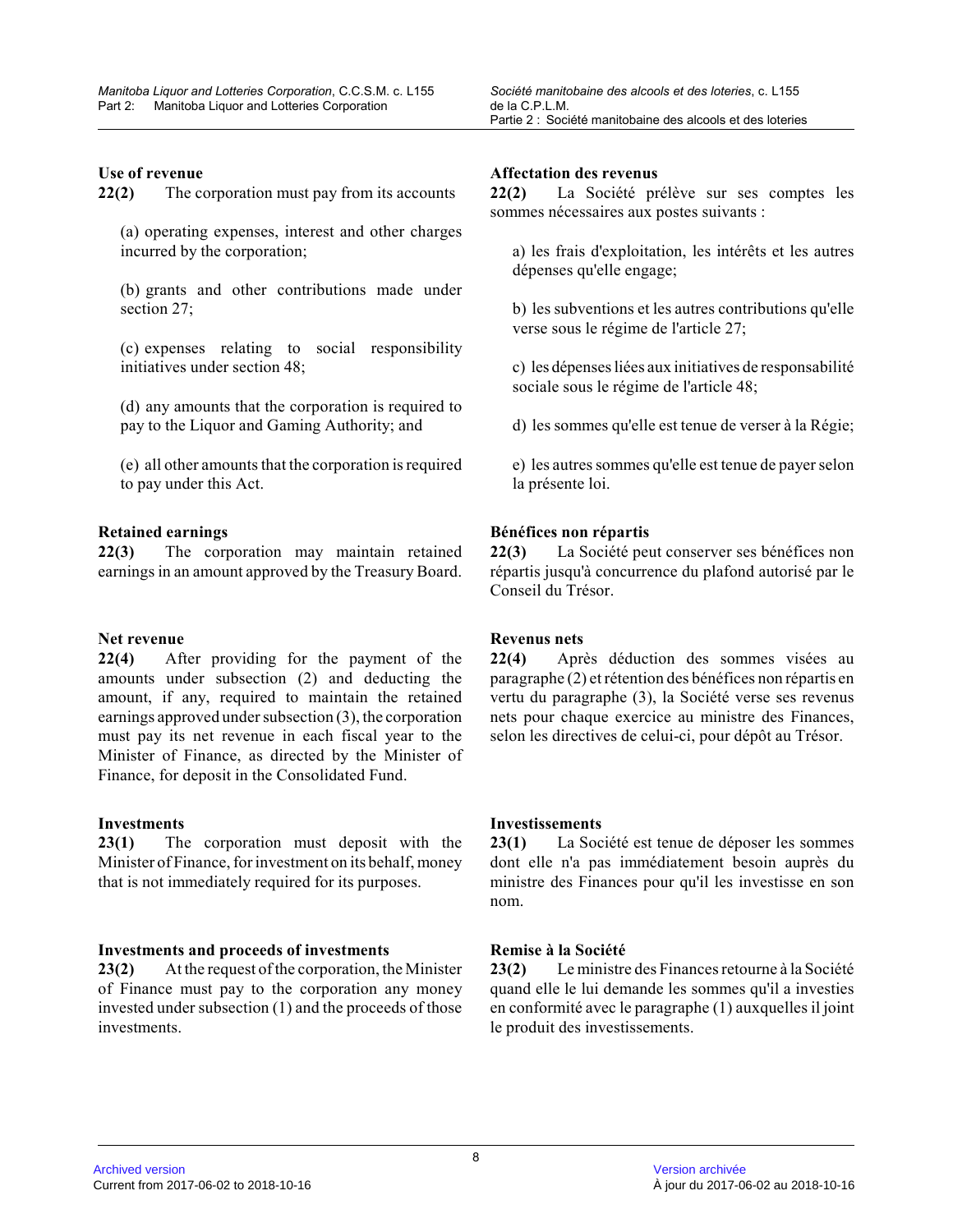#### **Borrowing**

**24(1)** The corporation may borrow money only in accordance with this section.

#### **Borrowing with approval of LG in C**

**24(2)** The corporation may, with the approval of the Lieutenant Governor in Council,

(a) borrow amounts not exceeding, in total, the amount it is authorized to borrow under a Loan Act;

(b) borrow amounts to refinance debt; and

(c) borrow amounts the corporation requires as working capital.

#### **Terms**

**24(3)** The terms of borrowing under this section are to be determined by the Minister of Finance in consultation with the corporation.

#### **Advance out of Consolidated Fund**

**24(4)** Money required for a loan from the government may be paid out of the Consolidated Fund in accordance with *The Financial Administration Act* .

#### **Power to lend or provide guarantees**

**25(1)** The corporation may lend money or provide a guarantee only in accordance with this section.

#### **Restrictions**

**25(2)** The corporation may lend money or provide a guarantee in support of a project of strategic interest relating to the corporation's purposes. But if the amount of the loan or guarantee is to exceed the amount prescribed by regulation, the corporation may provid e that loan or guarantee only with the approval of the Treasury Board.

#### **Pouvoir d'emprunt**

**24(1)** La Société ne peut emprunter qu'en conformité avec le présent article.

#### **Autorisation du lieutenant-gouverneur en conseil**

**24(2)** La Société peut, avec l'autorisation du lieutenant-gouverneur en conseil :

a) emprunter, sous réserve du plafond des emprunts totaux fixé dans une loi d'emprunt;

b) emprunter pour refinancer une dette;

c) emprunter les sommes nécessaires à son fonds de roulement.

#### **Modalités**

**24(3)** Les modalités des emprunts autorisés sous le régime du présent article sont déterminées par le ministre des Finances en consultation avec la Société.

#### **Prélèvements sur le Trésor**

**24(4)** Les sommes nécessaires au versement des emprunts auprès du gouvernement peuvent être prélevées sur le Trésor en conformité avec la *Loi sur la gestion des finances publiques* .

# **Autorisation de consentir des prêts ou de fournir des cautions**

**25(1)** La Société peut consentir des prêts ou fournir des cautions uniquement en conformité avec le présen t article.

#### **Restrictions**

**25(2)** La Société ne peut consentir un prêt ou fournir une caution à l'appui d'un projet d'intérêt stratégique ayant trait à son mandat qu'avec l'autorisation du Conseil du Trésor, si le montant du prêt ou de la caution est supérieur au plafond fixé par règlement.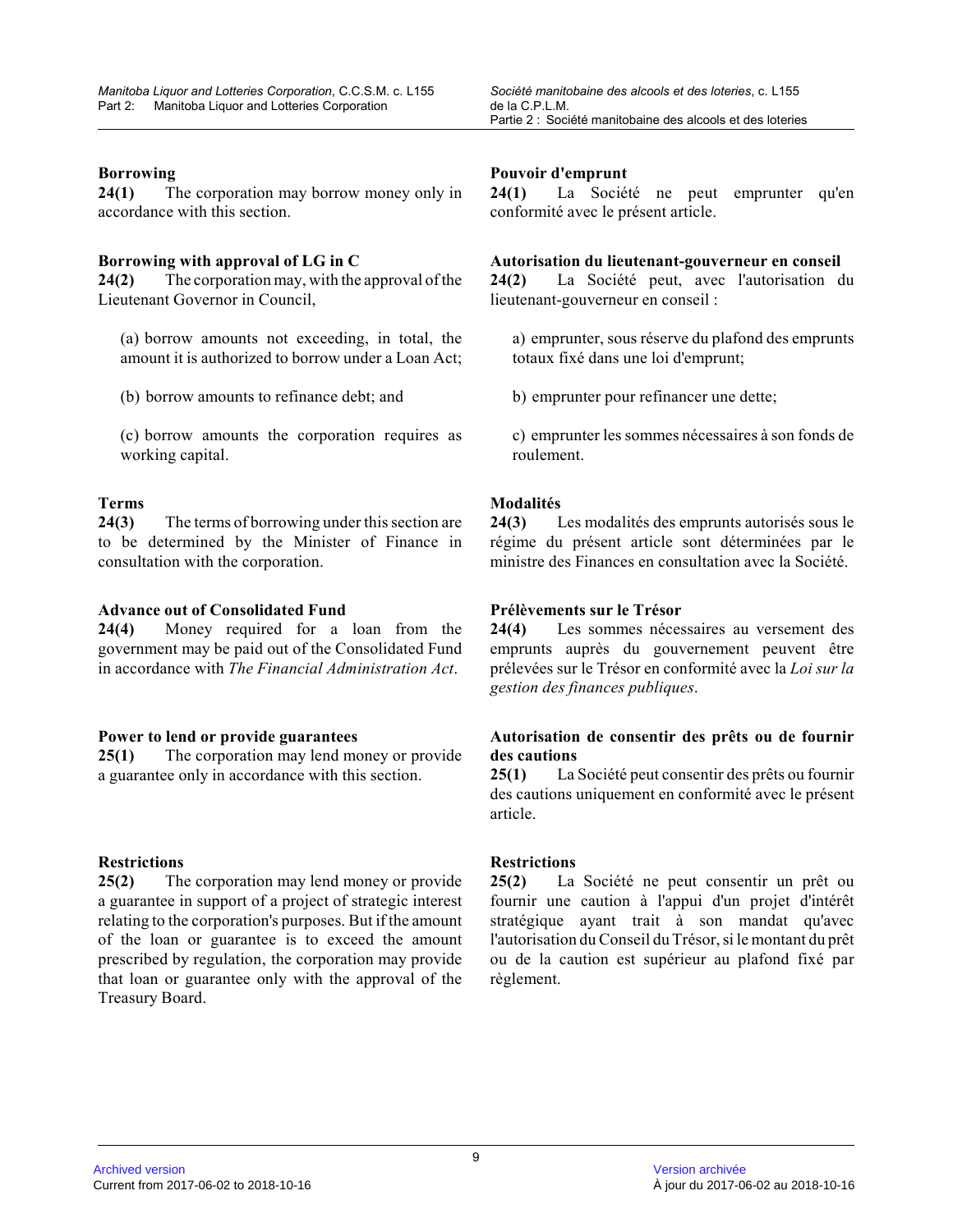# **Grants in lieu of taxes**

**26** The corporation must pay a grant to each municipality in which real property owned by the corporation is situated. The grant must be the amount that would be payable as taxes under Part 10 of *The Municipal Act* if the property were not exempt from municipal taxation.

# **Grants by corporation**

**27(1)** The corporation may make grants or other contributions for cultural, recreational or community purposes or for the promotion of responsible gaming or responsible liquor consumption.

# **Board to develop grants policy**

**27(2)** The board must establish a policy governing grants and other contributions under this section.

# **Third party records**

**28(1)** The corporation may specify records that must be kept by

(a) the recipient of a grant or other contribution under section 27;

(b) a person authorized under section 33, 34 or 35 (liquor seller);

(c) a person authorized under section 36 (beer distributor);

(d) a person authorized under section 43 (lottery ticket retailer);

(e) a person with whom the corporation has an agreement under section 44 (video lottery terminals); or

(f) a person in whose premises the corporation conducts and manages — or conducts, manages and operates — a lottery scheme under section 45 (gaming operator and gaming centre provider).

#### **Subventions tenant lieu de taxes**

**26** La Société verse une subvention aux municipalités à l'égard des biens réels lui appartenant qui sont situés sur leur territoire. La subvention équivaut à la somme qui serait payable au titre des taxes en conformité avec la partie 10 de la *Loi sur les municipalités*, si les biens en cause n'étaient pas exemptés des taxes municipales.

# **Subventions de la Société**

**27(1)** La Société peut accorder des subventions ou d'autres formes de contributions pour appuyer des activités culturelles, récréatives ou communautaires ou pour promouvoir des pratiques responsables des jeux de hasard et la consommation responsable des boissons alcoolisées.

# **Politiques de la Société**

**27(2)** Le conseil élabore la politique applicable aux subventions et contributions visées au présent article.

# **Documents à conserver par les tiers**

**28(1)** La Société peut préciser quels sont les documents que doivent conserver :

a) les bénéficiaires des subventions et des contributions accordées en vertu de l'article 27;

b) les personnes autorisées à vendre des boissons alcoolisées en vertu des articles 33 à 35;

c) les personnes autorisées à distribuer de la bière en vertu de l'article 36;

d) les personnes autorisées à vendre des billets de loterie en vertu de l'article 43;

e) les personnes avec qui elle a conclu des accords en matière d'appareils de loterie vidéo en vertu de l'article 44;

f) les personnes qui lui fournissent les locaux où elle met sur pied, exploite ou gère des loteries en vertu de l'article 45.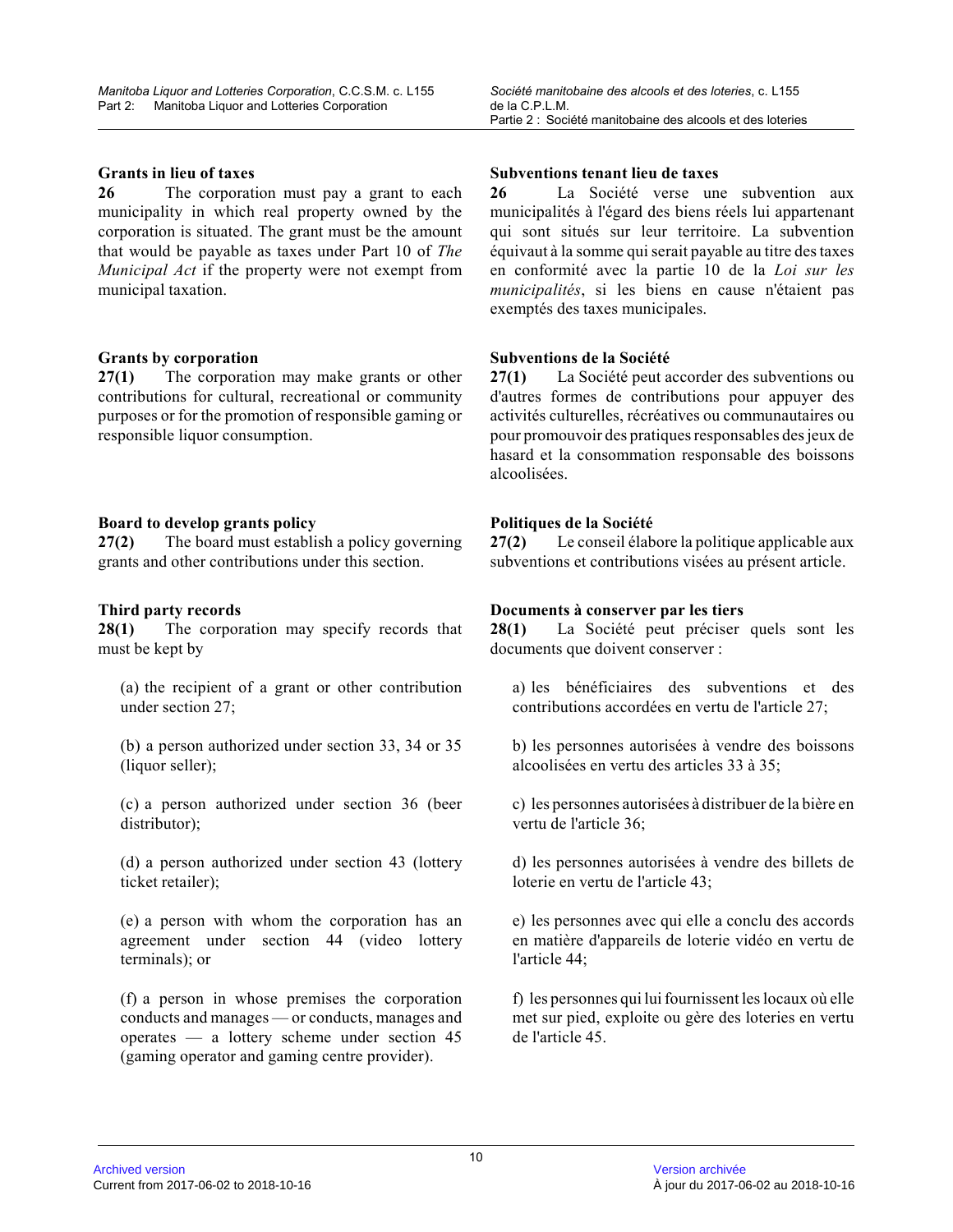### **Audits and inspections**

**28(2)** The corporation or a person appointed by the corporation may inspect and audit the specified records. The corporation or the appointed person may remove and retain the records for a reasonable period of time.

#### **Audits and inspections — manufacturers**

**28(3)** The corporation or a person appointed by the corporation may inspect and audit the financial records, production records and sales records of the holder of a manufacturer's licence or a brew pub endorsement under *The Liquor and Gaming Control Act* .

#### **Audits and inspections — retail beer vendors**

**28(4)** The corporation or a person appointed by the corporation may inspect and audit a retail beer vendor's financial records and sales records.

#### **Vérifications et inspections**

**28(2)** La Société ou la personne qu'elle désigne peut inspecter ou vérifier certains dossiers. Elle — ou cette personne — est alors autorisée à emporter les dossiers et à les conserver pendant une période raisonnable.

### **Fabricants**

**28(3)** La Société ou la personne qu'elle désigne peut inspecter et vérifier les dossiers financiers et les dossiers relatifs à la production et aux ventes que tient le titulaire d'une licence de fabricant ou d'une licence assortie d'un avenant relatif à une microbrasserie délivrées sous le régime de la *Loi sur la réglementation des alcools et des jeux* .

# **Vendeurs de bière au détail**

**28(4)** La Société ou la personne qu'elle désigne peut inspecter et vérifier les dossiers financiers et les dossiers relatifs aux ventes que tient le titulaire d'une licence de vente de bière au détail.

#### **Related commercial activities**

**29** In addition to any other power granted or activity authorized under this Act, the corporation may, subject to the regulations,

(a) supply goods or services relating to gaming or liquor within Manitoba;

(b) supply goods or services relating to gaming or liquor outside Manitoba;

(c) participate with other persons in, or provide financing to, projects of strategic interest to the corporation relating to its purposes under this Act ;

(d) establish and operate businesses or activities relating to gaming or liquor; and

(e) undertake any other activity authorized by the Lieutenant Governor in Council.

# RELATED COMMERCIAL ACTIVITIES ACTIVITÉS COMMERCIALES CONNEXES

#### **Activités commerciales connexes**

**29** Sous réserve des règlements, la Société peut notamment :

a) fournir des biens et services liés aux jeux de hasard ou aux boissons alcoolisées au Manitoba;

b) fournir des biens et services liés aux jeux de hasard ou aux boissons alcoolisées à l'extérieur du Manitoba;

c) participer à des projets d'intérêt stratégique pour elle liés à son mandat sous le régime de la présente loi ou contribuer à leur financement;

d) créer et exploiter des entreprises ou des activité s liées aux jeux de hasard ou aux boissons alcoolisées;

e) exercer tout autre pouvoir ou entreprendre toute autre activité autorisée par le lieutenant-gouverneur en conseil.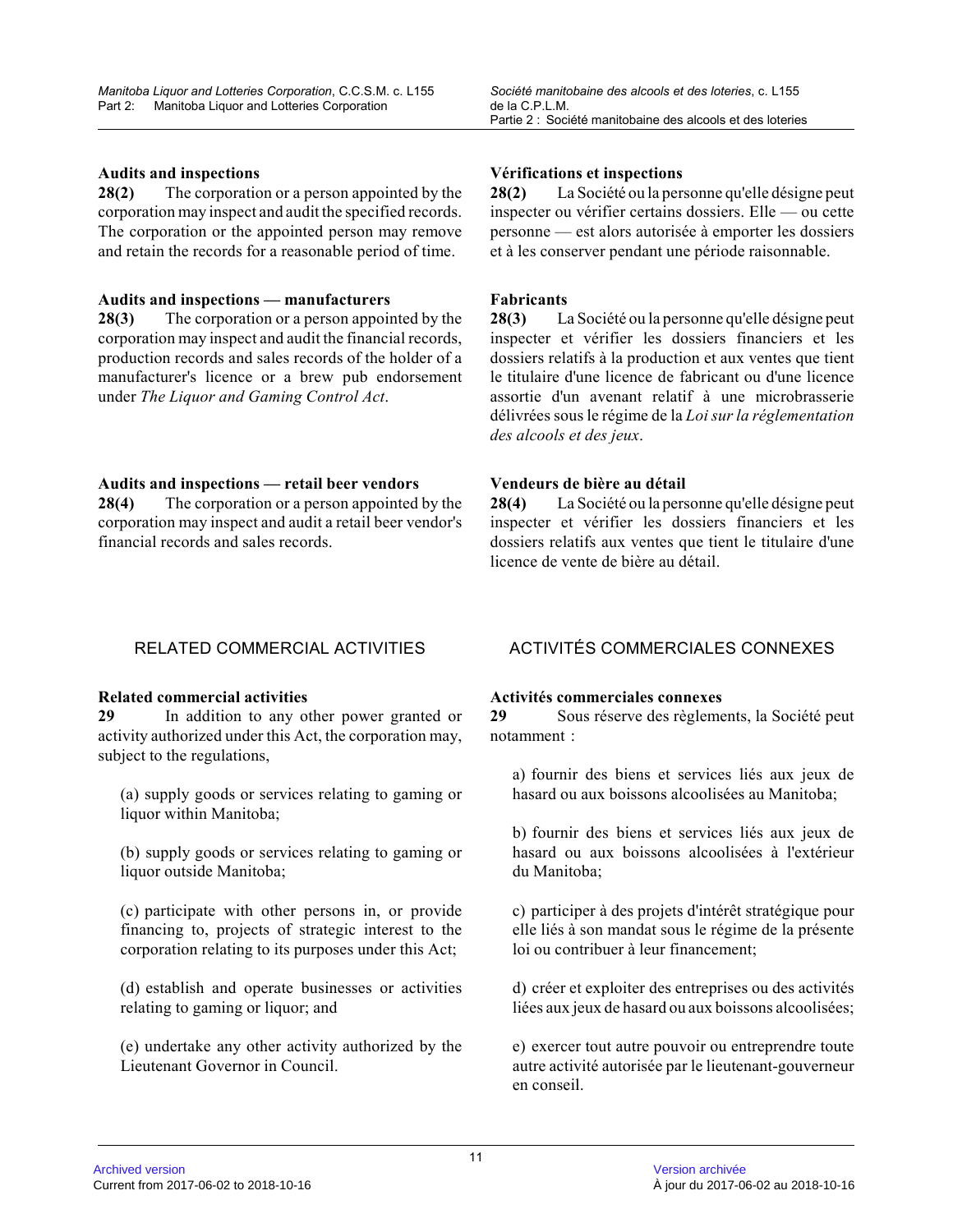# **Restriction on extra-provincial activities**

**30** Despite section 29, the corporation may engage in a commercial activity that requires it to have an office or other premises, employees or other ongoing presence outside Manitoba only with the approval of the Lieutenant Governor in Council.

# **Restriction — activités extra-provinciales**

**30** Par dérogation à l'article 29, la Société peut, uniquement avec l'autorisation du lieutenant-gouverneur en conseil, exercer des activités commerciales qui exigeraient la mise en place d'un bureau ou d'un autre local, la présence d'employés ou toute autre forme d e présence permanente à l'extérieur du Manitoba.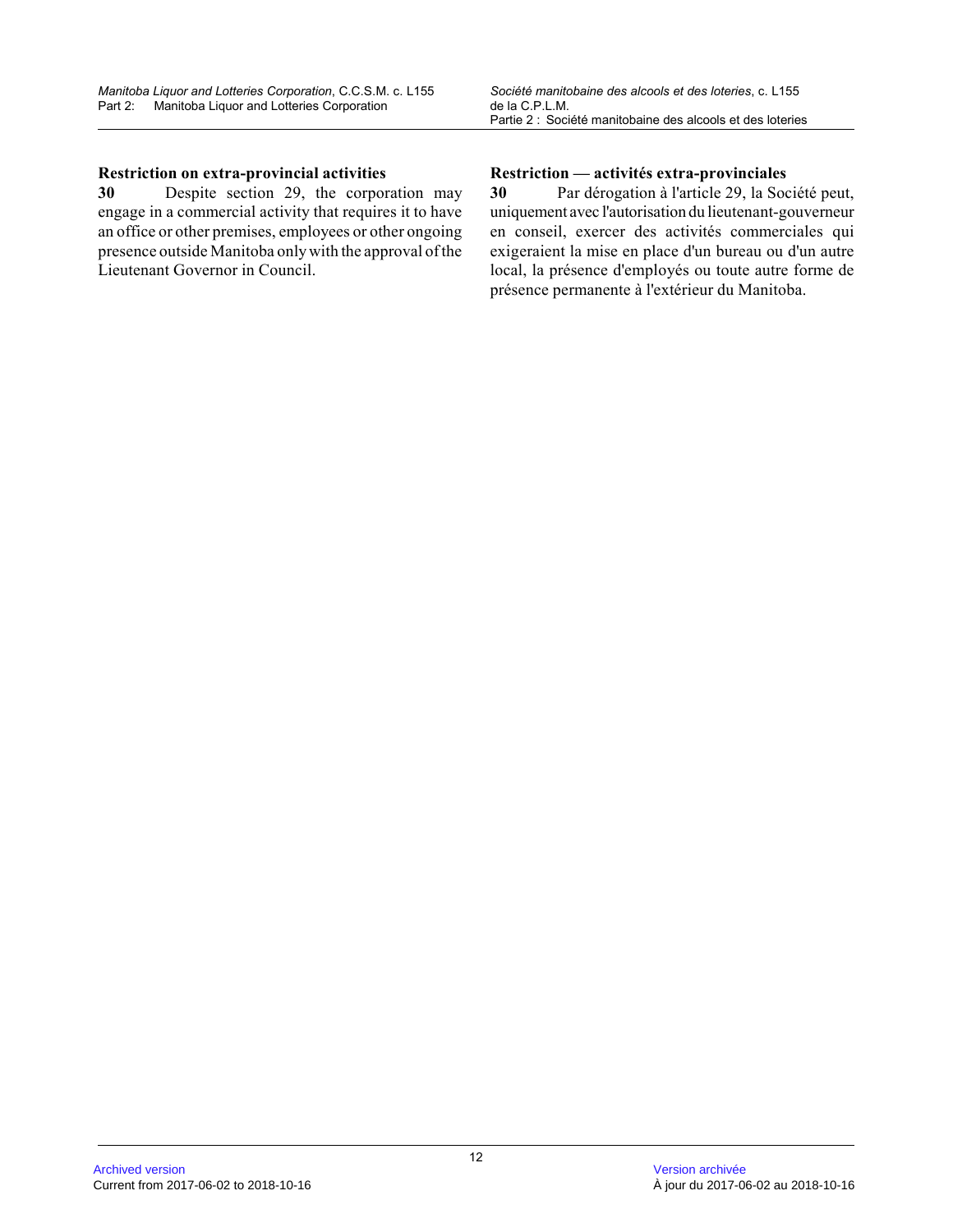# **LIQUOR OPERATIONS**

#### **Exclusive authority**

**31** Subject to this Part and *The Liquor and Gaming Control Act*, the corporation has the exclusive authority to sell liquor in Manitoba and to bring liquor into Manitoba for sale in Manitoba.

# **Liquor stores**

**32** The corporation may establish, maintain and operate liquor stores.

#### **Duty free liquor store**

**33(1)** The corporation, or a person authorized to do so under subsection (2), may establish, maintain an d operate a duty free liquor store

(a) at Winnipeg's international airport for the purpose of selling liquor, for consumption outside Canada, to persons who are leaving Manitoba by air; and

(b) at any crossing point on the border between Manitoba and the United States for the purpose of selling liquor, for consumption outside Canada, to persons who are leaving Manitoba.

### **Duty free vendor**

**33(2)** The corporation may — by written agreement and on the terms specified by the corporation authorize a person to establish, maintain and operate a duty free liquor store at a location described in clause  $(1)(a)$  or  $(b)$ .

#### **No requirement of uniform prices**

**33(3)** Section 38 does not apply to liquor sold at a duty free liquor store.

# **PARTIE 3**

# **BOISSONS ALCOOLISÉES**

### **Monopole de la Société**

**31** Sous réserve de la *Loi sur la réglementation des alcools et des jeux* et des autres dispositions de la présente partie, la Société jouit du pouvoir exclusif de vendre des boissons alcoolisées au Manitoba et d'y introduire des boissons alcoolisées en vue de leur vente.

# **Magasins d'alcools**

**32** La Société peut ouvrir et exploiter des magasins d'alcools.

# **Magasins d'alcools hors taxes**

**33(1)** La Société ou la personne qu'elle autorise en vertu du paragraphe (2) peut ouvrir et exploiter un magasin d'alcools hors taxes :

a) à l'aéroport international de Winnipeg en vue de vendre des boissons alcoolisées aux personnes qui quittent le Manitoba par voie aérienne, pour consommation à l'extérieur du Canada;

b) à tout passage de la frontière entre le Manitoba et les États-Unis en vue de vendre des boissons alcoolisées aux personnes qui quittent le Manitoba, pour consommation à l'extérieur du Canada.

### **Magasins tenus par des tiers**

**33(2)** La Société peut, par accord écrit et selon les modalités qu'elle établit, autoriser des personnes à ouvrir et à exploiter des magasins d'alcools hors taxes aux endroits visés aux alinéas (1)a) et b).

# **Aucune exigence quant à l'uniformité des prix**

**33(3)** L'article 38 ne s'applique pas aux boissons alcoolisées vendues dans les magasins d'alcools hors taxes.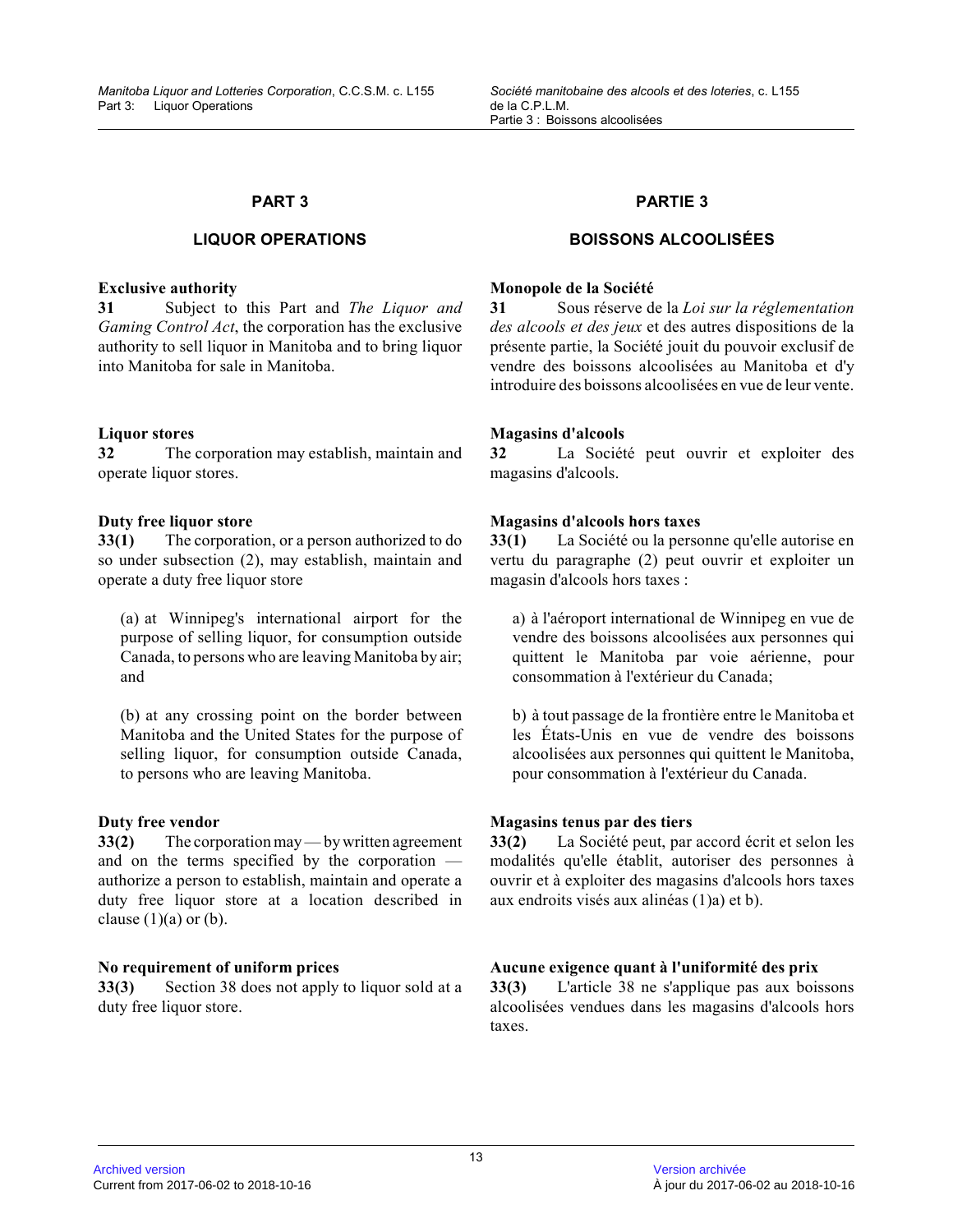### **Liquor vendor in rural areas**

**34** The corporation may — by written agreement and on the terms specified by the corporation authorize a person to sell liquor at a location in a rural area if it is not economically advisable for the corporation to establish, maintain and operate a liquor store in the area.

# **Specialty wine store**

**35(1)** Subject to subsection (2), the corporation may, with the approval of the Lieutenant Governor in Council, enter into agreements for the establishmen t and operation of specialty wine stores to sell wine and, if authorized by the regulations, grape-based specialty spirits and grape-based specialty liqueurs.

# **LG in C may establish maximum number of specialty wine stores**

**35(2)** The Lieutenant Governor in Council may, by regulation, establish a maximum number of specialty wine stores.

# **Duty of corporation to supply**

**35(3)** When the operator of a specialty wine store asks the corporation to supply a product that the operator is authorized to sell, the corporation must make reasonable efforts to do so on a timely basis.

# **Price**

**35(4)** The price of a product authorized to be sold in a specialty wine store

(a) if it is listed by the corporation at the time of the first solicitation in respect of the establishment of the specialty wine store, shall, as long as it continues to be listed, be the price at which that the product is listed from time to time by the corporation; and

(b) if it is not listed by the corporation at the time of the first solicitation in respect of the establishment of the specialty wine store or ceases thereafter to be listed, shall be the price determined by the operator of the specialty wine store.

# **Vendeurs de boissons alcoolisées en milieu rural**

**34** La Société peut, par accord écrit et selon les modalités qu'elle établit, autoriser des personnes à vendre des boissons alcoolisées dans les localités rurales où il ne serait pas opportun pour elle, sur le plan économique, d'ouvrir et d'exploiter des magasins d'alcools.

# **Magasins de vins de spécialité**

**35(1)** Sous réserve du paragraphe (2), la Société peut, avec l'autorisation du lieutenant-gouverneur en conseil, conclure des accords en vue de l'ouverture et de l'exploitation de magasins de vins de spécialité autorisés à vendre du vin et, dans les cas prévus par règlement, des spiritueux et des liqueurs de spécialité faits à base de raisins.

# **Nombre maximal de magasins**

**35(2)** Le lieutenant-gouverneur en conseil peut, par règlement, fixer le nombre maximal de magasins de vins de spécialité.

# **Portée des obligations de la Société**

**35(3)** À la demande de l'exploitant d'un magasin de vins de spécialité, la Société déploie tous les efforts possibles afin de lui fournir en temps utile les produits qu'il est autorisé à vendre.

# **Prix**

**35(4)** Le prix des produits dont la vente est autorisée dans les magasins de vins de spécialité correspond :

a) au prix de catalogue que la Société fixe périodiquement à leur égard, s'ils étaient catalogués au moment de la demande initiale visant l'établissement du magasin et tant qu'ils demeurent catalogués par la suite;

b) au prix fixé par l'exploitant à leur égard, s'ils n'étaient pas catalogués au moment de la demande initiale visant l'établissement du magasin ou s'ils ont cessé de l'être par la suite.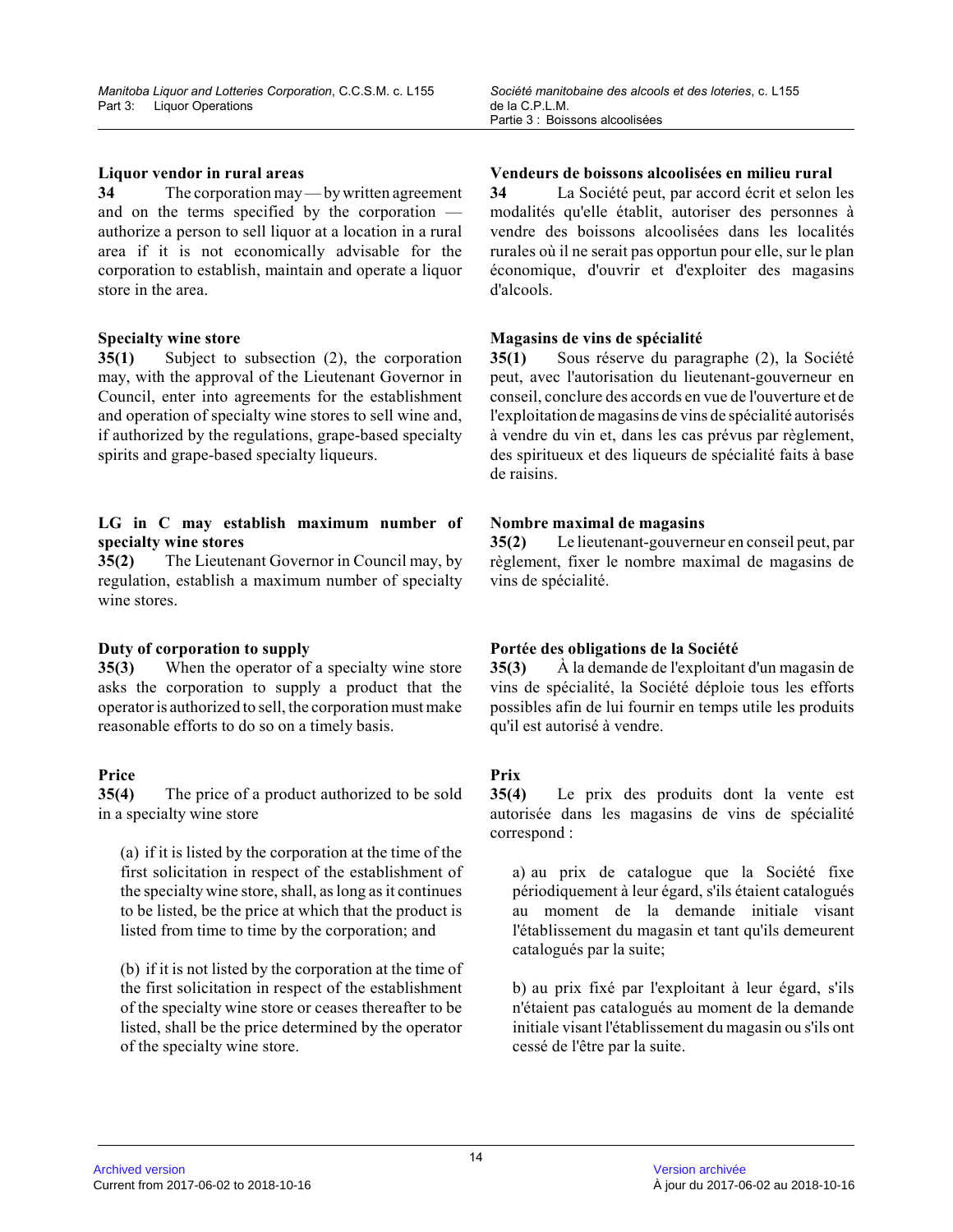#### **Beer distributor**

**36** The corporation may, by written agreement, authorize a person to

(a) bring beer into Manitoba for sale to the corporation;

(b) store beer in Manitoba; and

(c) deliver beer when directed to do so by the corporation.

#### **Purchase from corporation**

**37** A person authorized to sell liquor under section 33, 34 or 35 must purchase from the corporation the liquor that the person sells or offers for sale .

#### **Uniform prices**

**38** The corporation may establish the prices at which each class, variety, or brand of liquor may be sold. The corporation, a retail beer vendor and any person authorized to sell liquor under section 34 must charge the applicable price.

#### **Liquor from outside Canada must be surrendered**

**39(1)** A person, other than the corporation or a person authorized by the corporation, who brings liquor into Manitoba from outside Canada must immediately

(a) surrender the liquor to a customs officer as agent of the corporation; and

(b) provide any information required by the customs officer for the purpose of this section.

#### **Liquor sold to casual importer**

**39(2)** The customs officer, as agent of the corporation, shall sell and release liquor to the person who surrendered it under subsection (1) if

(a) the person is an individual;

(b) the liquor is not intended for sale or resale in Manitoba; and

#### **Distributeurs de bière**

**36** La Société peut, par accord écrit, autoriser une personne à :

- a) faire entrer de la bière au Manitoba en vue de son propre approvisionnement;
- b) entreposer de la bière au Manitoba;
- c) lui livrer de la bière au moment qu'elle détermine .

#### **Approvisionnement auprès de la Société**

**37** Les personnes autorisées à vendre des boissons alcoolisées en vertu des articles 33 à 35 sont tenues d'acheter à la Société les boissons alcoolisées qu'elles vendent ou offrent en vente.

#### **Prix uniformes**

**38** La Société peut fixer le prix de vente de chaque catégorie, variété ou marque de boissons alcoolisées. Elle-même, les vendeurs de bière au détail et les personnes autorisées à vendre des boissons alcoolisées en vertu de l'article 34 sont tenus de respecter le prix fixé.

#### **Importation de boissons alcoolisées**

**39(1)** La personne, autre que la Société ou une personne autorisée par elle, qui importe des boissons alcoolisées au Manitoba :

a) les remet immédiatement à un agent des douanes qui agit en tant que mandataire de la Société;

b) lui fournit sans délai les renseignements qu'il lui demande pour l'application du présent article.

# **Restitution de boissons alcoolisées à l'importateur occasionnel**

**39(2)** L'agent des douanes, agissant à titre de mandataire de la Société, restitue les boissons alcoolisées à la personne qui les lui avait remises en conformité avec le paragraphe (1), si les conditions suivantes sont réunies :

a) l'importateur est un particulier;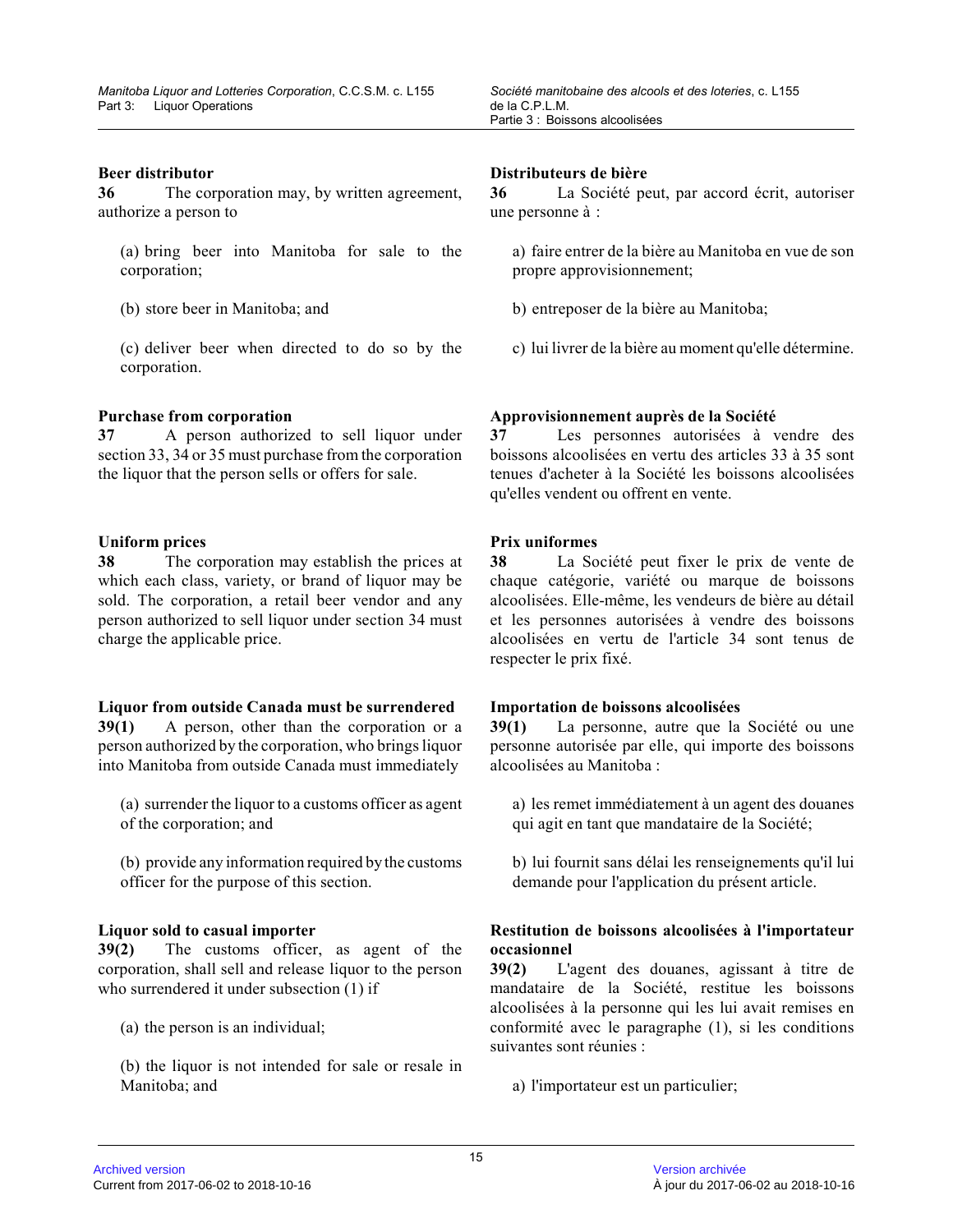(c) the individual provides the information required under clause (1)(b) and pays the markup established or determined under subsection (4).

# **Liquor detained**

**39(3)** The customs officer may retain, and release to the corporation, liquor that is not sold and released under subsection (2).

# **Corporation may establish markup**

**39(4)** The corporation may establish the markup, or the means of determining the markup, for the purpose of clause  $(2)(c)$ .

# **Agreement with Canada**

**39(5)** The corporation may enter into an agreement with the Government of Canada

(a) appointing customs officers as the corporation's agents for the purposes of subsections  $(1)$  to  $(3)$ ;

(b) authorizing the refund of all or any part of the markup paid by an individual;

(c) requiring the remittance to the corporation of the markup collected in accordance with the agreement; and

(d) respecting any other matter in relation to liquor brought into Manitoba from outside Canada.

# **Definition: "customs officer"**

**39(6)** In this section, **"customs officer"** means an officer as defined in section 2 of the *Customs Act* (Canada) who is employed in a customs office in Manitoba.

b) les boissons alcoolisées ne sont pas destinées à être vendues ou revendues au Manitoba;

c) l'importateur a fourni les renseignements visés à l'alinéa (1)b) et a payé la majoration de prix visée au paragraphe (4).

# **Conservation**

**39(3)** L'agent des douanes peut conserver et remettre à la Société les boissons alcoolisées qu'il ne restitue pas, contrairement à ce que prévoit le paragraphe (2).

# **Majoration**

**39(4)** La Société peut déterminer la majoration de prix — ou la façon de la calculer — des boissons alcoolisées pour l'application de l'alinéa (2)c).

# **Accord avec le gouvernement fédéral**

**39(5)** La Société peut conclure avec le gouvernement du Canada un accord sur :

a) la nomination des agents des douanes à titre de mandataires de la Société pour l'application des paragraphes (1) à (3);

b) le remboursement de la totalité ou d'une partie d e la majoration de prix payée par les particuliers;

c) la remise à la Société de la majoration de prix perçue dans le cadre de l'accord;

d) toute autre question liée à l'importation de boissons alcoolisées au Manitoba.

# **Définition d'« agent des douanes »**

**39(6)** Au présent article, **« agent des douanes »** désigne un agent au sens de l'article 2 de la *Loi sur les douanes* (Canada) qui est affecté à un bureau de douane au Manitoba.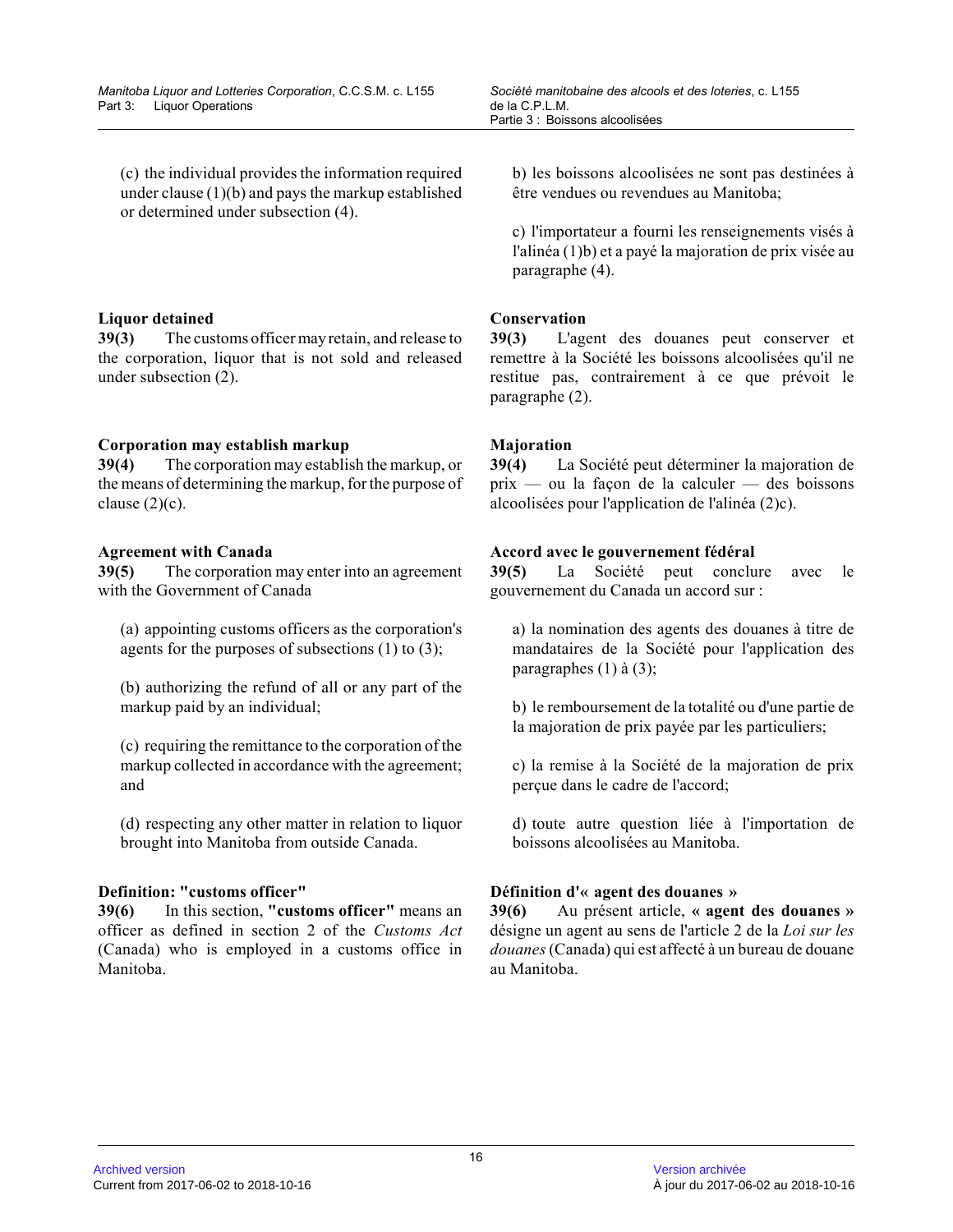# **LOTTERY OPERATIONS**

#### **Lotteries within Manitoba**

**40** Subject to this Part, the corporation has the exclusive authority to conduct and manage lottery schemes for the government within Manitoba.

#### **Interprovincial lottery corporation**

**41** A company that is incorporated under an agreement between the Government of Manitoba and the government of one or more other provinces or territories to conduct and manage lottery schemes i n Manitoba and one or more other provinces or territories may conduct and manage lotteries in Manitoba.

#### **Lotteries with other provinces and territories**

**42(1)** The corporation may, with the approval of the Lieutenant Governor in Council, conduct and manage lottery schemes in Manitoba and one or more other provinces or territories in cooperation with the governments or agencies of those provinces or territories.

### **Agreement to incorporate company**

**42(2)** The corporation may, with the approval of the Lieutenant Governor in Council, enter into an agreement with the governments of one or more other provinces or territories — or agencies of those governments — to incorporate a company to conduct and manage lottery schemes

(a) in Manitoba;

(b) in one or more of the other provinces or territories; or

(c) in Manitoba and one or more of the other provinces or territories.

#### **PARTIE 4**

# **LOTERIES**

#### **Loteries au Manitoba**

**40** Sous réserve des autres dispositions de la présente partie, la Société jouit du pouvoir exclusif de mettre sur pied et d'exploiter des loteries au Manitoba, au nom du gouvernement.

#### **Loteries interprovinciales**

**41** La personne morale créée en vertu d'un accord conclu entre le gouvernement du Manitoba et celui d'une province ou d'un territoire en vue de la mise sur pied et de l'exploitation de loteries dans leur ressort respectif peut mettre sur pied et exploiter des loteries au Manitoba.

#### **Loteries conjointes**

**42(1)** La Société peut, avec l'autorisation du lieutenant-gouverneur en conseil, mettre sur pied et exploiter des loteries au Manitoba et ailleurs au Canada en collaboration avec le gouvernement ou les organismes des provinces ou territoires concernés.

#### **Constitution d'une personne morale**

**42(2)** La Société peut, avec l'autorisation du lieutenant-gouverneur en conseil, conclure un accord avec le gouvernement d'une province ou d'un territoire , ou avec l'un de leurs organismes, en vue de la création d'une personne morale chargée de la mise sur pied et de l'exploitation de loteries :

- a) au Manitoba;
- b) dans une autre province ou un territoire;

c) à la fois au Manitoba et dans une autre province ou un territoire.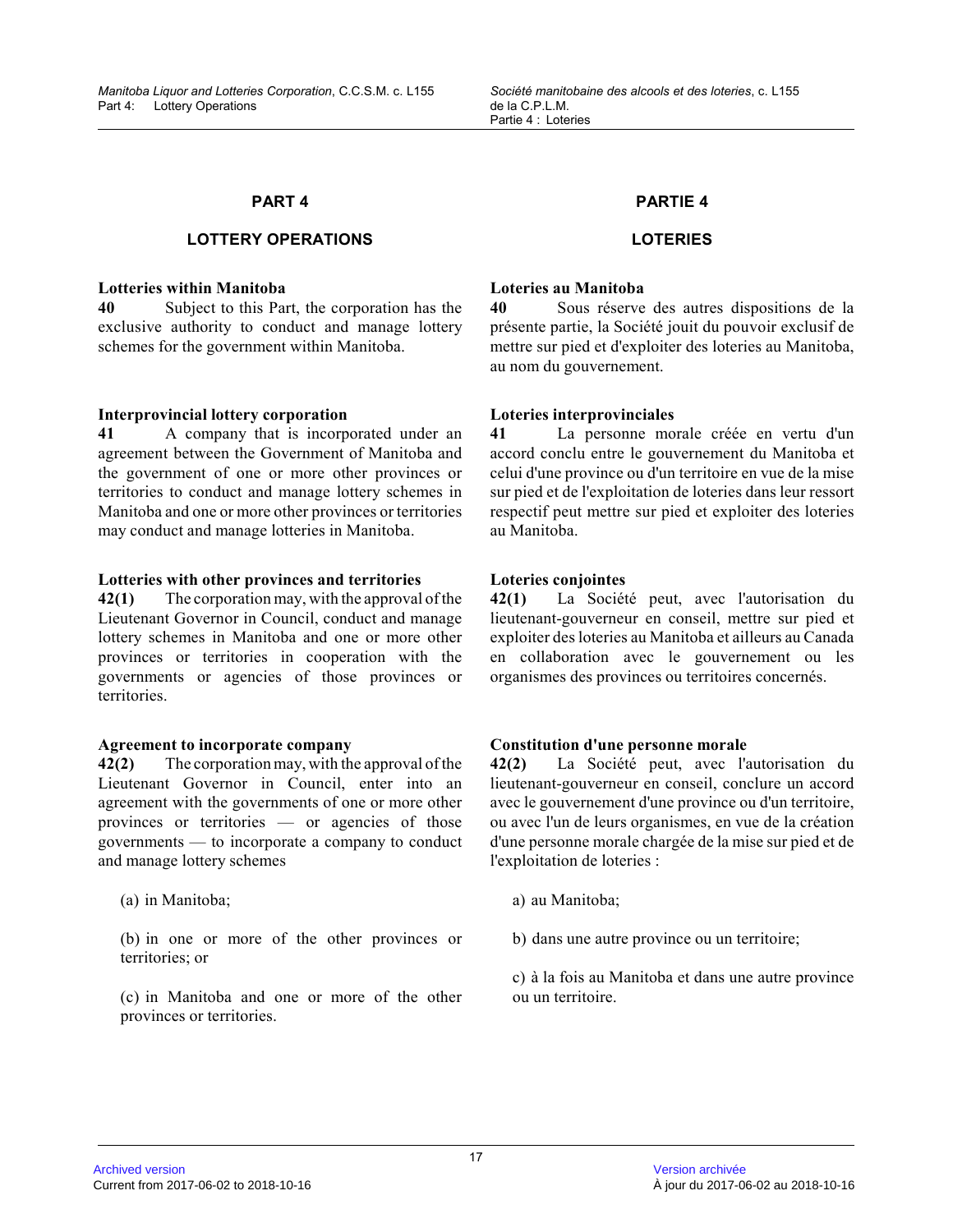### **Designation of company as Crown agency**

**42(3)** If a company is formed as a result of an agreement under subsection (2), the government may enter into an agreement with the other governments to designate the company as an agent of each government .

# **Lottery ticket sales**

**43** The corporation may — on its own or in conjunction with a company referred to in section 4 1 or 42 — enter into an agreement authorizing a person to distribute and sell tickets, or other means of participation, for a lottery scheme authorized under this Part.

# **Video lottery terminals**

**44** Subject to the regulations, the corporation may enter into an agreement with a person for the placement of one or more video lottery terminals in the person's premises.

# **Gaming operators**

**45(1)** The corporation may enter into an agreement to conduct and manage a lottery scheme in premises owned or operated by a person that holds a gaming operator licence under *The Liquor and Gaming Control Act* .

#### **Gaming centre providers**

**45(2)** The corporation may enter into an agreement to conduct, manage and operate a lottery scheme in a premises owned or operated by a person that holds a gaming centre provider licence under *The Liquor and Gaming Control Act* .

# **Licensed gaming events**

**46** The corporation may conduct, manage or operate a gaming event, as defined in *The Liquor and Gaming Control Act*, for a person that holds a gaming event licence under that Act.

# **Désignation à titre d'organisme gouvernemental**

**42(3)** Le gouvernement peut conclure un accord avec celui de l'autre province ou du territoire concerné pour désigner la personne morale constituée au titr e d'un accord intervenu en vertu du paragraphe (2) à titre d'organisme gouvernemental de l'un et l'autre gouvernement.

# **Vente de billets de loterie**

**43** La Société peut, de son propre chef ou conjointement avec une personne morale visée aux articles 41 ou 42, conclure des accords autorisant des personnes à distribuer et à vendre des billets ou d'autres titres de participation aux loteries autorisées en vertu de la présente partie.

# **Appareils de loterie vidéo**

**44** Sous réserve des règlements, la Société peut conclure des accords autorisant des personnes à installer un ou plusieurs appareils de loterie vidéo dans des locaux leur appartenant.

#### **Loteries dans les établissements de jeux de hasard**

**45(1)** La Société peut conclure un accord afin de mettre sur pied et d'exploiter une loterie dans des locaux dont est propriétaire ou exploitant le titulaire d'une licence d'exploitant de jeux de hasard délivrée en vertu de la *Loi sur la réglementation des alcools et des jeux* .

# **Concédants de centres de jeux de hasard**

**45(2)** La Société peut conclure un accord afin de mettre sur pied, d'exploiter et de gérer une loterie dans des locaux dont est propriétaire ou exploitant le titulaire d'une licence de concédant de centre de jeux de hasard délivrée en vertu de la *Loi sur la réglementation des alcools et des jeux* .

# **Activités de jeu faisant l'objet d'une licence**

**46** La Société peut mettre sur pied, exploiter et gérer une activité de jeu au sens de la *Loi sur la réglementation des alcools et des jeux* pour le compte d'une personne titulaire d'une licence d'activité de jeu délivrée en vertu de cette loi.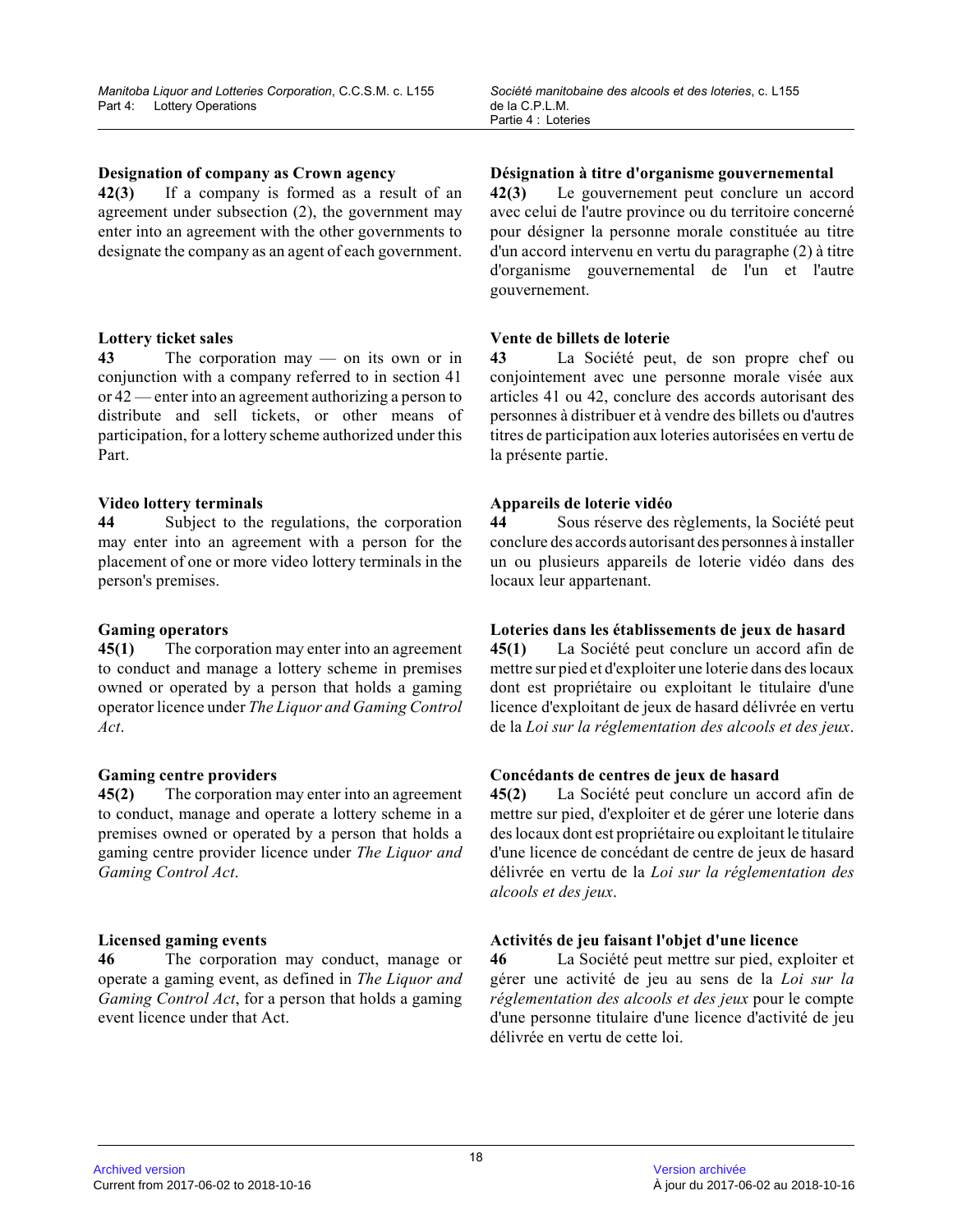# **Operations on Remembrance Day**

**47** Despite any provision of *The Remembrance Day Act*, the corporation may conduct and manage a lottery scheme after 1:00 p.m. on Remembrance Day.

# **Activités — jour du Souvenir**

**47** Malgré toute disposition de la *Loi sur le jour du Souvenir*, la Société peut exploiter une loterie le jour du Souvenir, après 13 heures.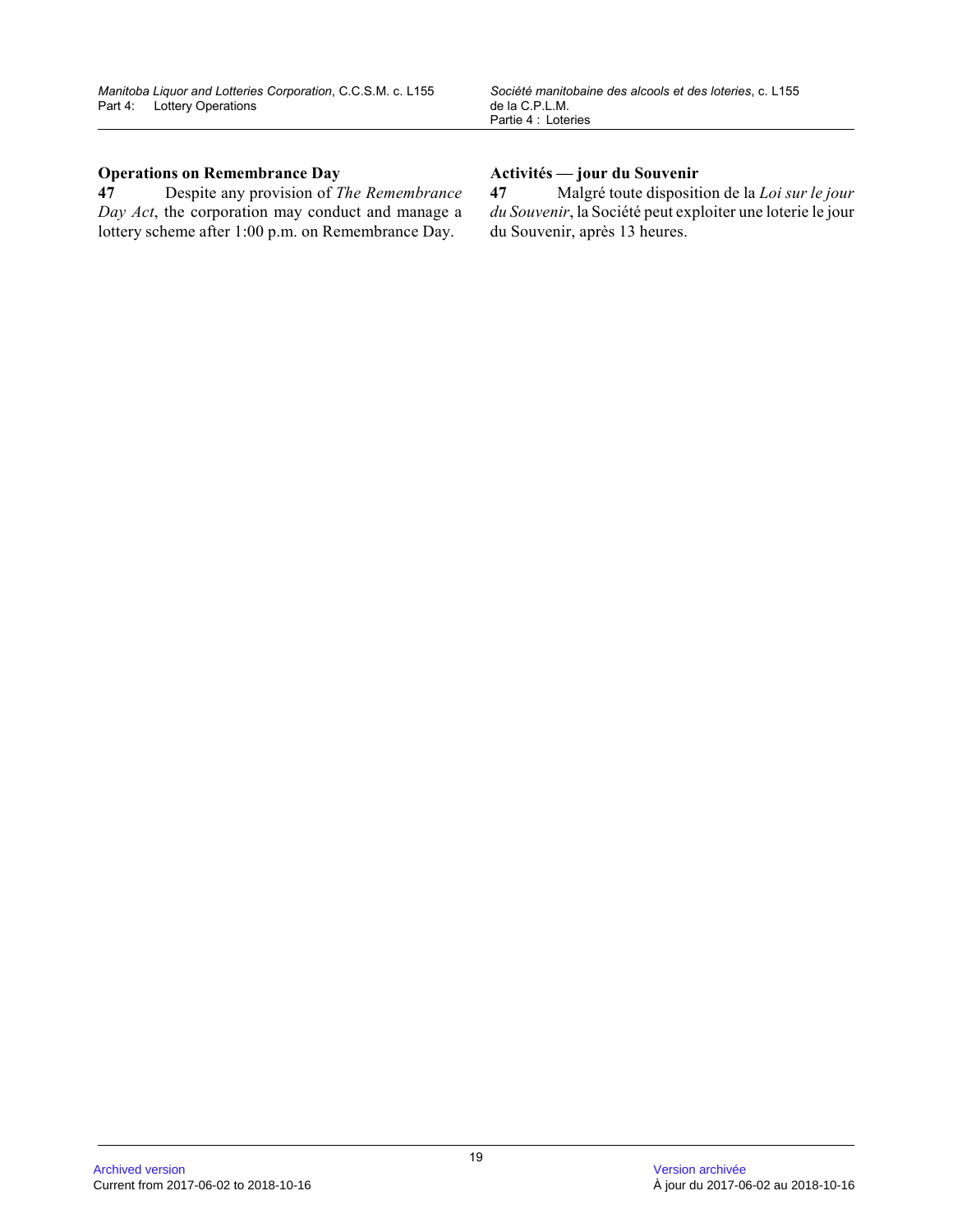# **SOCIAL RESPONSIBILITY INITIATIVES**

#### **Social responsibility initiatives**

**48(1)** The corporation must conduct or fund initiatives that promote responsible gaming and responsible liquor consumption, including research and treatment programs.

# **Two percent of net revenue for initiatives**

**48(2)** For each fiscal year, the corporation must allocate an amount equal to two percent of its anticipated net revenue — determined in accordance with subsection  $22(4)$  — for the initiatives referred to in subsection  $(1)$ .

### **PARTIE 5**

# **INITIATIVES DE RESPONSABILITÉ SOCIALE**

#### **Initiatives de responsabilité sociale**

**48(1)** La Société est tenue de mettre sur pied ou de financer des initiatives pour promouvoir la pratique responsable des jeux de hasard et la consommation responsable des boissons alcoolisées, y compris des programmes de recherche et de traitement.

# **Affectation de deux pour cent du revenu net de la Société**

**48(2)** Pour chaque exercice, la Société doit affecter aux initiatives visées au paragraphe (1) une somme égale à deux pour cent de son revenu net prévu, calculé en conformité avec le paragraphe 22(4).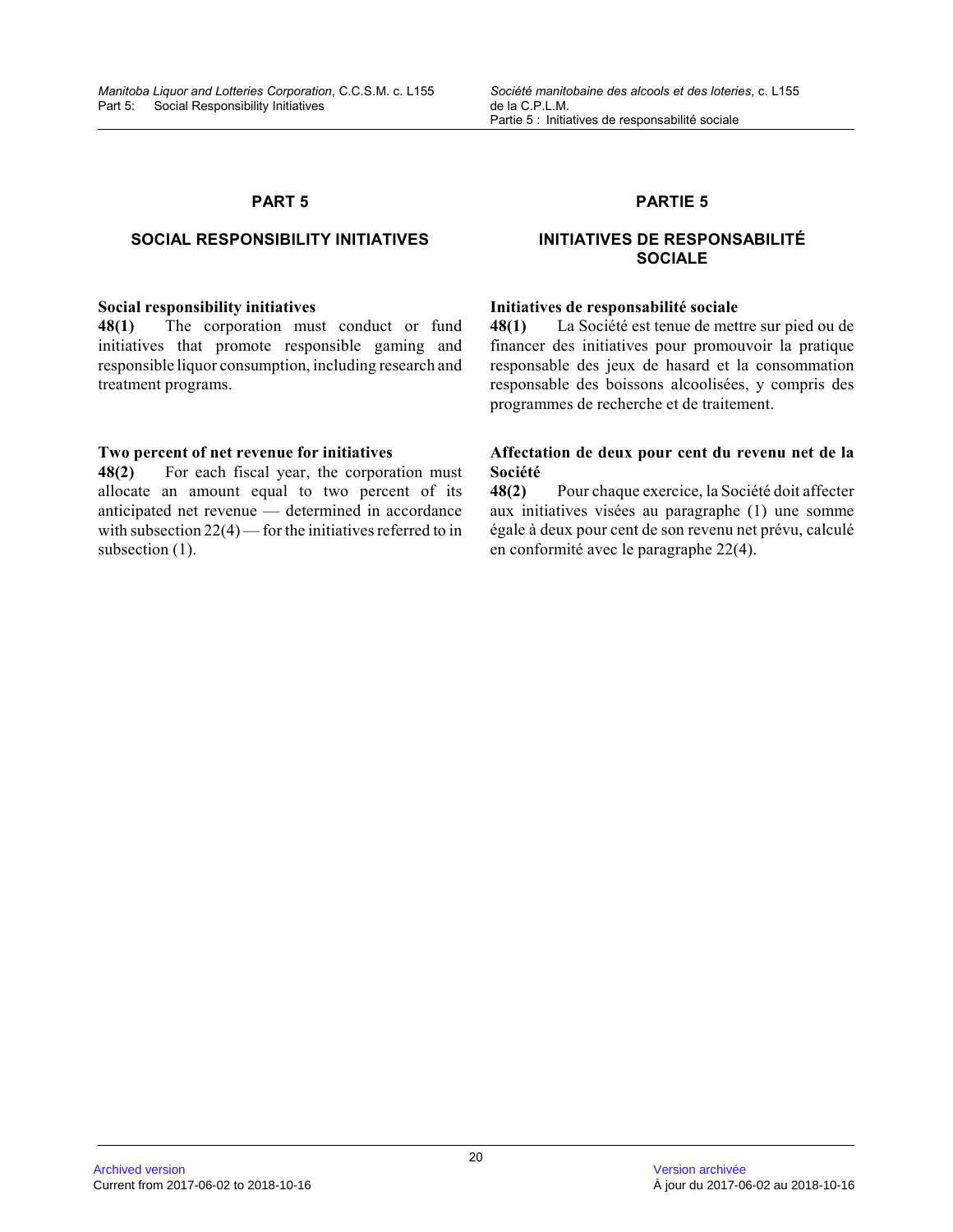# **REGULATIONS**

### **LG in C Regulations**

**49(1)** The Lieutenant Governor in Council may make regulations

(a) for the purpose of subsection  $6(3)$ , specifying the provisions of this Act that do not apply to a wholly-owned subsidiary;

(b) prescribing the amount for the purpose of subsection 25(2) (restriction on lending and guarantees);

(c) restricting the powers set out in section 29;

(d) requiring the corporation to obtain the Treasury Board's approval before acquiring, disposing of or developing real property if the value of the property or development exceeds a threshold value and prescribing the threshold value;

(e) respecting the establishment and operation of specialty wine stores, including

(i) the number and location of specialty wine stores,

(ii) the products that may be sold in a specialty wine store, and

(iii) the sale by liquor stores of products authorized to be sold in a specialty wine store;

(f) respecting any matter the Lieutenant Governor in Council considers necessary or advisable to carry out the intent and purpose of section 39 or an agreement under that section;

(g) defining the term "video lottery terminal" for th e purpose of this Act;

(h) respecting lottery schemes conducted and managed by the corporation, including regulations

# **PARTIE 6**

# **RÈGLEMENTS**

# **Règlements — lieutenant-gouverneur en conseil**

**49(1)** Le lieutenant-gouverneur en conseil peut, par règlement :

a) pour l'application du paragraphe 6(3), désigner les dispositions de la présente loi qui ne s'appliquent pas à une filiale en propriété exclusive;

b) pour l'application du paragraphe 25(2), fixer le montant maximal des prêts et des cautions;

c) restreindre les pouvoirs indiqués à l'article 29;

d) exiger que la Société obtienne l'approbation du Conseil du Trésor avant d'acquérir, de mettre en valeur ou d'aliéner des biens réels, si leur valeur ou le coût de leur mise en valeur dépasse un plafond et fixer le montant de celui-ci;

e) régir la création et l'exploitation des magasins de vins de spécialité, notamment :

(i) leur nombre et leur emplacement,

(ii) les produits qui peuvent y être vendus,

(iii) la vente, dans des magasins d'alcools, des autres produits qui peuvent être offerts dans les magasins de vins;

f) régir toute autre question qu'il estime nécessair e ou souhaitable à la mise en œuvre des objectifs de l'article 39 ou d'accords conclus en vertu de cet article;

g) définir le terme « appareil de loterie vidéo » pour l'application de la présente loi;

h) régir les loteries mises sur pied et exploitées par la Société, y compris :

(i) régir les paris, les lots et les prix ayant trait à une loterie,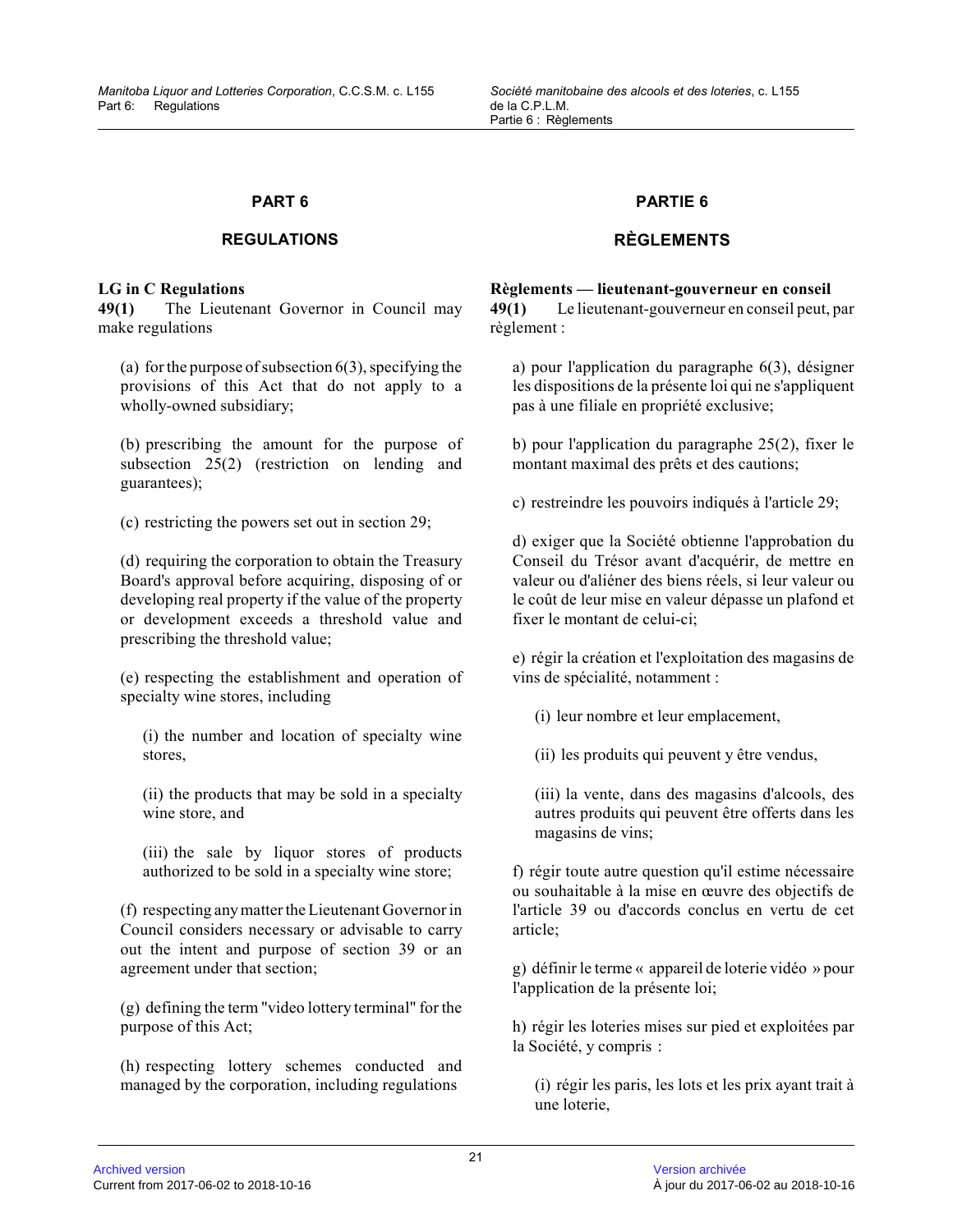(i) governing the wagers, pay-outs and prizes relating to a lottery scheme, and

(ii) establishing qualifications, criteria, placement, standards, rules of play and other requirements for video lottery terminals;

(i) respecting the terms to be included in, or deeme d to be included in, an agreement under section 43 or 44;

(j) respecting any transitional matter or difficulty that may be encountered in bringing the provisions of this Act into effect;

(k) respecting any matter the Lieutenant Governor in Council considers necessary or advisable to carry out the purpose of this Act.

# **Regulations may apply generally or specifically**

**49(2)** A regulation made under clause (1)(e) may apply generally to all specialty wine stores or to a specific specialty wine store or class of specialty wine stores.

# **Board regulations**

**50** The board may make regulations

(a) respecting the collection and return of empty liquor containers, including prescribing the price to be paid for empty containers;

(b) establishing, by origin and class, the maximum quantity of wine that an individual is permitted to bring into Manitoba from another province for personal consumption in Manitoba;

(c) establishing, by origin and class, the maximum quantity of liquor purchased outside Manitoba that a person may possess for personal consumption in Manitoba.

(ii) établir les compétences, les critères, l'emplacement, les normes, les règles de jeu et les autres exigences ayant trait aux appareils de loterie vidéo;

i) régir les dispositions devant être contenues dans les contrats visés aux articles 43 ou 44 ou réputées l'être;

j) régir les questions ou difficultés transitoires qui peuvent survenir dans la mise en œuvre de la présente loi;

k) régir toute autre question que le lieutenant-gouverneur en conseil estime nécessaire ou souhaitable à la mise en œuvre de la présente loi .

**Application générale ou particulière des règlements 49(2)** Les règlements pris en vertu de l'alinéa (1)e) peuvent s'appliquer à l'ensemble des magasins de vins de spécialité, à une catégorie de ces magasins ou à un seul d'entre eux.

# **Règlements — conseil**

**50** Le conseil peut, par règlement :

a) établir les modalités relatives à la collecte et à la consignation des contenants vides de boissons alcoolisées et fixer notamment les prix de consigne ;

b) déterminer la quantité maximale, par origine et catégories, de vin qu'un particulier est autorisé à faire entrer au Manitoba depuis une autre province, pour consommation personnelle au Manitoba;

c) déterminer la quantité maximale, par origine et catégories, de boissons alcoolisées qu'un particulier peut posséder pour consommation personnelle au Manitoba s'il les a achetées à l'extérieur de la province.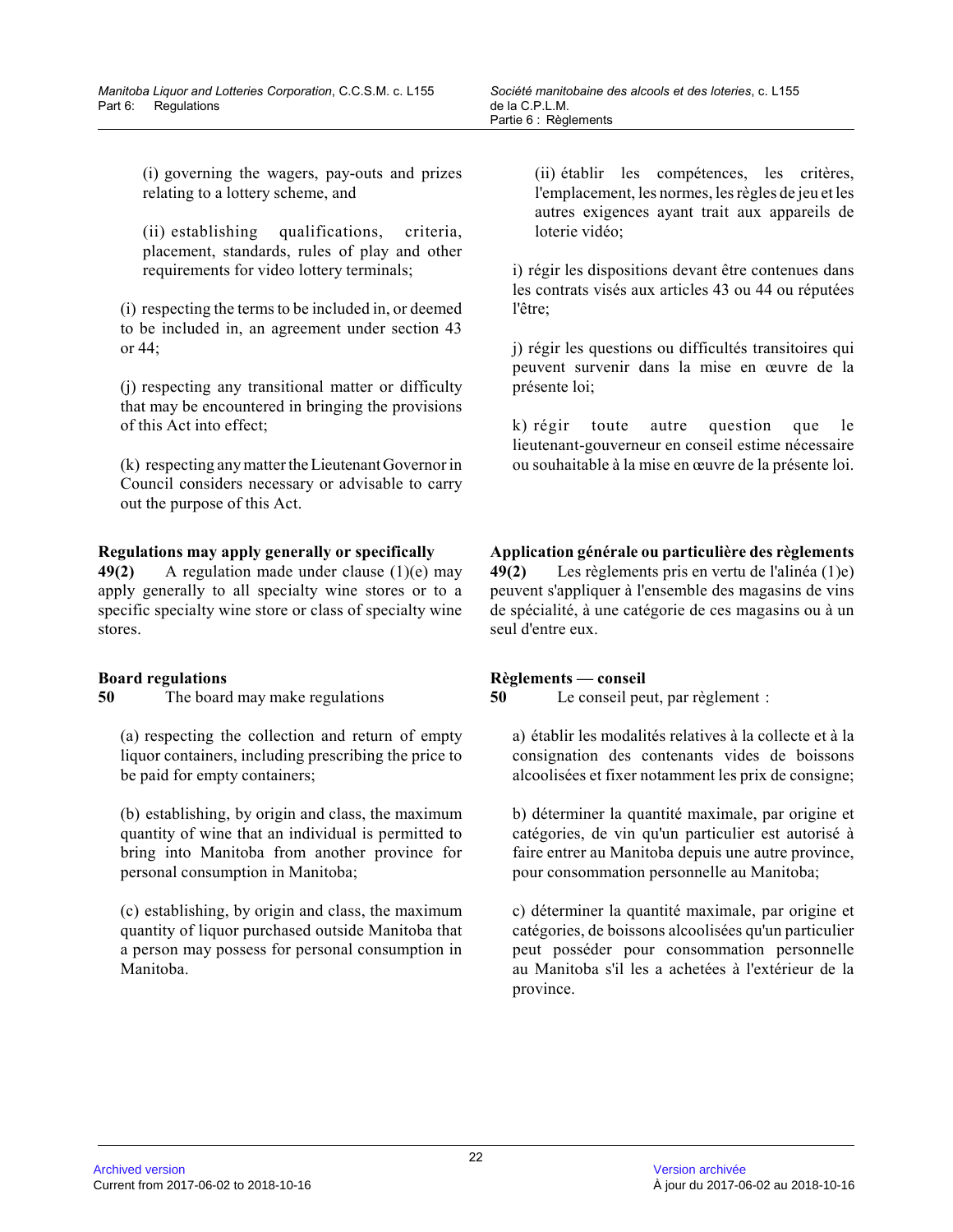### **TRANSITIONAL PROVISIONS**

*Amalgamation*

**51** *On the coming into force of this section*

*(a) all the rights and property of The Manitoba Lotteries Corporation and of The Liquor Control Commission continue to be the rights and property of the corporation;* 

*(b) all the debts, obligations and liabilities of Th e Manitoba Lotteries Corporation and of The Liquor Control Commission continue to be the debts, obligations and liabilities of the corporation;*

*(c) an existing cause of action or claim by or against The Manitoba Lotteries Corporation or The Liquor Control Commission is unaffected and continues as a cause of action or claim against the corporation;*

*(d) a civil or administrative proceeding involving The Manitoba Lotteries Corporation or The Liquor Control Commission — other than an administrative proceeding relating to a licence application or a disciplinary matter respecting licensees and permittees under The Liquor Control Act (as it read immediately before its repeal) — may be continued by or against the corporation; and*

*(e) a ruling, order or judgment in favour of or against The Manitoba Lotteries Corporation or The Liquor Control Commission may be enforced by or against the corporation.*

#### **PARTIE 7**

#### **DISPOSITIONS TRANSITOIRES**

*Fusion*

**51** *À l'entrée en vigueur du présent article :*

*a) les droits et les biens de la Corporation manitobaine des loteries et ceux de la Société des alcools passent à la Société manitobaine des alcools et des loteries;*

*b) les dettes, engagements et obligations de la Corporation manitobaine des loteries et ceux de la Société des alcools passent à la Société manitobain e des alcools et des loteries;*

*c) les créances et les causes d'action opposables à la Corporation manitobaine des loteries ou à la Société des alcools deviennent opposables à la Société manitobaine des alcools et des loteries;*

*d) les instances civiles ou administratives mettant en cause la Corporation manitobaine des loteries ou la Société des alcools, à l'exception des instances administratives ayant trait à des demandes de licences ou des questions disciplinaires concernant des titulaires de licence ou de permis visés par la Loi sur la réglementation des alcools (dans sa version antérieure à son abrogation), se poursuivent par ou contre la Société manitobaine des alcools et des loteries;*

*e) les décisions, ordonnances et jugements rendus contre la Corporation manitobaine des loteries ou la Société des alcools ou en leur faveur sont exécutoires contre la Société manitobaine des alcools et des loteries ou par elle.*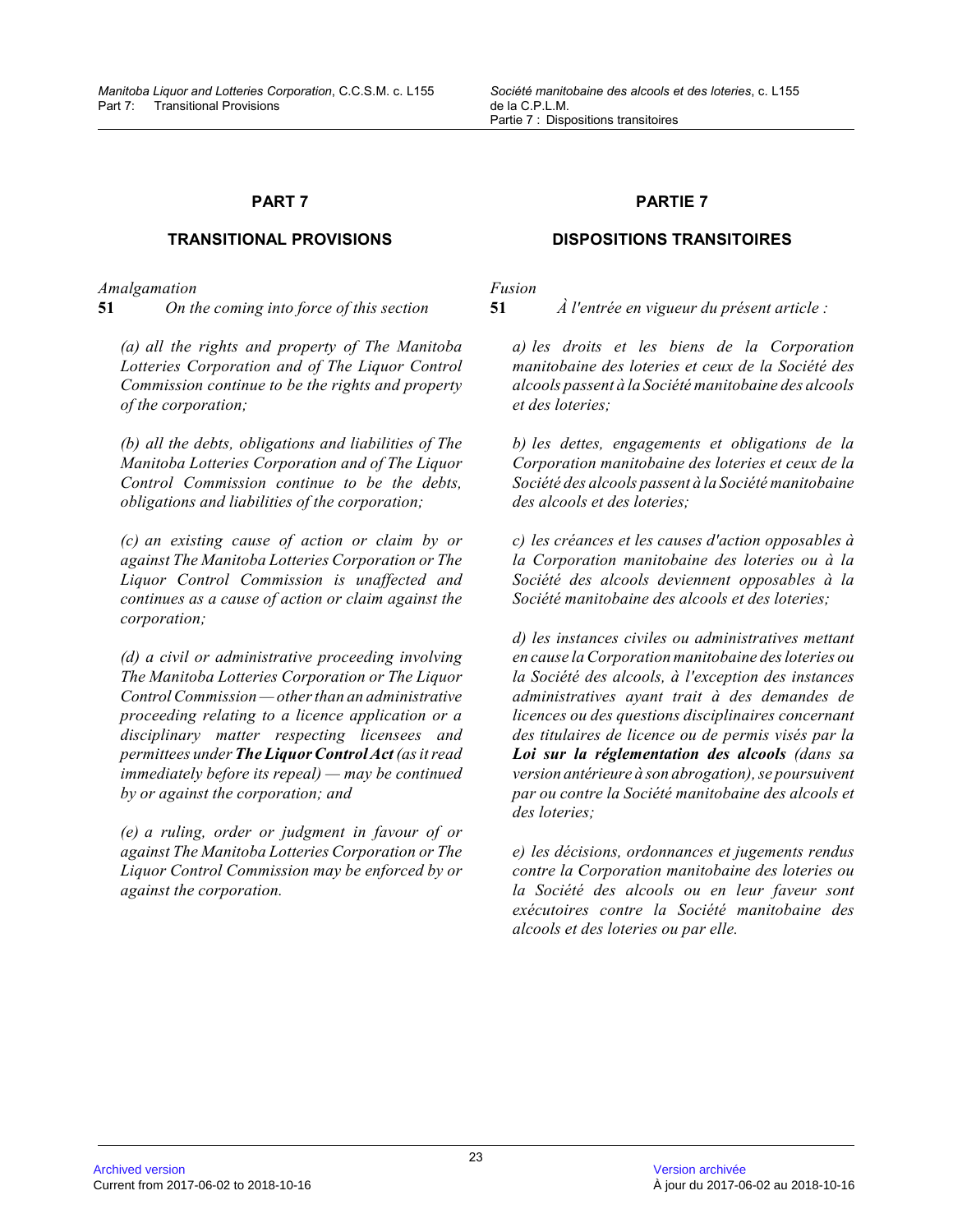*References to Manitoba Lotteries Corporation or Liquor Control Commission*

**52** *Any reference to The Manitoba Lotteries Corporation or The Liquor Control Commission in any regulation, by-law, contract, agreement, or other document or record is deemed to be a reference to the corporation.*

# *Board members*

**53** *The appointment of a member of the board of The Manitoba Lotteries Corporation or a member of The Liquor Control Commission in effect on the coming into force of this section is deemed to be an appointment to the board under section 10. A deemed appointment under this section is for the term remaining under the prior appointment.*

# *Chief Executive Officer*

**54** *An appointment of a person as the Chief Executive Officer of The Manitoba Lotteries Corporation and of The Liquor Control Commission that is in effect on the coming into force of this section is deemed to be an appointment as president and chief executive officer of the corporation under section 15.*

# *Employees of Manitoba Lotteries Corporation*

**55(1)** *On the coming into force of this section, a person who is an employee of The Manitoba Lotteries Corporation is an employee of the corporation.*

# *Employees of Liquor Control Commission*

**55(2)** *On the coming into force of this section, a person who is an employee of The Liquor Control Commission but not a member of Regulatory Services division is an employee of the corporation.*

# *Liquor vendors*

**56(1)** *An authorization under subsection 17(1) of The Liquor Control Act that is in effect on the coming into force of this section is continued and deemed to be an authorization under section 34 of this Act.*

# *Mentions*

**52** *Les mentions de la Corporation manitobaine des loteries ou de la Société des alcools dans une loi, un règlement, un règlement administratif, un contrat, un accord ou tout autre document ou dossier sont réputées être des mentions de la Société manitobaine des alcools et des loteries.*

# *Membres du conseil d'administration*

**53** *La nomination d'un membre du conseil d'administration de la Corporation manitobaine des loteries ou de la Société des alcools en vigueur le jour de l'entrée en vigueur du présent article est réputée être une nomination au conseil en vertu de l'article 10 valable pour la durée qui lui reste à courir.*

# *Directeur général*

**54** *La nomination d'une personne au poste de directeur général de la Corporation manitobaine des loteries et de la Société des alcools en vigueur le jour de l'entrée en vigueur du présent article est réputée être une nomination à titre de directeur général de la Société manitobaine des alcools et des loteries en vertu de l'article 15.*

*Personnel de la Corporation manitobaine des loterie s* **55(1)** *À l'entrée en vigueur du présent article, les employés de la Corporation manitobaine des loteries deviennent des employés de la Société manitobaine des alcools et des loteries.*

# *Personnel de la Société des alcools*

**55(2)** *À l'entrée en vigueur du présent article, les employés de la Société des alcools, à l'exclusion de ceux qui travaillent aux services de réglementation , deviennent des employés de la Société manitobaine des alcools et des loteries.*

# *Vendeurs de boissons alcoolisées*

**56(1)** *Les autorisations qui ont été données en vertu du paragraphe 17(1) de la Loi sur la réglementation des alcools et qui sont en vigueur à l'entrée en vigueur du présent article sont réputées être des autorisations données en vertu de l'article 34 de la présente loi.*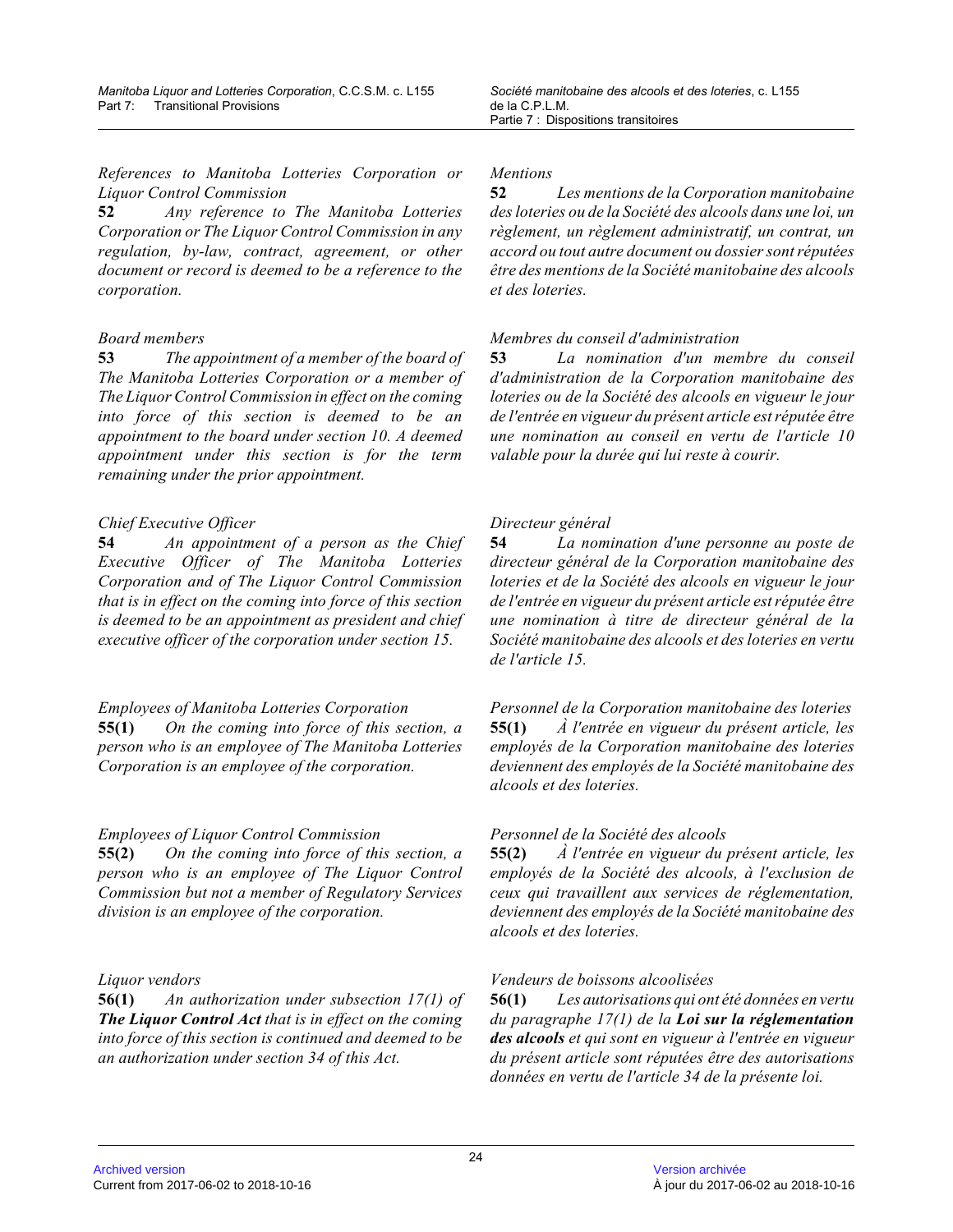#### *Duty free vendors*

**56(2)** *An authorization under subsection 17(6) of The Liquor Control Act that is in effect on the coming into force of this section is continued and deemed to be an authorization under subsection 33(2) of this Act.*

# *Specialty wine store*

**56(3)** *An agreement under section 17.1 of The Liquor Control Act that is in effect on the coming into force of this section is deemed to be an agreement under section 35 of this Act.*

# *Agreement with Canada*

**56(4)** *An agreement under subsection 8(4) of The Liquor Control Act — or that is deemed to have been made under section 8 of that Act — that is in effect on the coming into force of this section is deemed to have been made under section 39 of this Act.*

# *Lotteries with other provinces*

**56(5)** *An agreement under section 4 of The Manitoba Lotteries Corporation Act that is in effect on the coming into force of this section is deemed to be an agreement under section 42 of this Act.*

# *Lottery ticket sales*

**56(6)** *A contract under subsection 2(2) of the Lotteries Regulation, Manitoba Regulation 119/88 R, that is in effect on the coming into force of this section is deemed to be an agreement under section 43 of this Act.*

# *Video lottery terminals*

**56(7)** *An agreement under section 4 of the Video Lottery Regulation, Manitoba Regulation 245/91, that is in effect on the coming into force of this section is deemed to be an agreement under section 44 of this Act.*

# *Magasins d'alcools hors taxes*

**56(2)** *Les autorisations qui ont été données en vertu du paragraphe 17(6) de la Loi sur la réglementation des alcools et qui sont en vigueur à l'entrée en vigueur du présent article sont réputées être des autorisations données en vertu du paragraphe 33(2) de la présente loi.*

# *Magasins de vins de spécialité*

**56(3)** *Les ententes conclues en vertu de l'article 17.1 de la Loi sur la réglementation des alcools et qui sont en vigueur à l'entrée en vigueur du présent article sont réputées être des accords conclus en vertu de l'article 35 de la présente loi.*

# *Accord avec le gouvernement fédéral*

**56(4)** *Les accords conclus en vertu du paragraphe 8(4) de la Loi sur la réglementation des alcools — ou qui sont réputés l'avoir été en vertu de l'article 8 de cette loi — et qui sont en vigueur le jour de l'entrée en vigueur du présent article sont réputés avoir été conclus en vertu de l'article 39 de la présente loi.*

# *Loteries conjointes*

**56(5)** *Les accords conclus en vertu de l'article 4 de la Loi sur la Corporation manitobaine des loteries et qui sont en vigueur à l'entrée en vigueur du présen t article sont réputés avoir été conclus en vertu de l'article 42 de la présente loi.*

# *Vente de billets de loterie*

**56(6)** *Les contrats conclus en vertu du paragraphe 2(2) du Règlement sur les loteries , R.M. 119/88 R, et qui sont en vigueur à l'entrée en vigueur du présent article sont réputés être des accords conclus en vertu de l'article 43 de la présente loi.*

# *Appareils de loterie vidéo*

**56(7)** *Les ententes conclues en vertu de l'article 4 du Règlement sur la loterie vidéo, R.M. 245/91, et qui sont en vigueur à l'entrée en vigueur du présent article sont réputées être des accords conclus en vertu de l'article 44 de la présente loi.*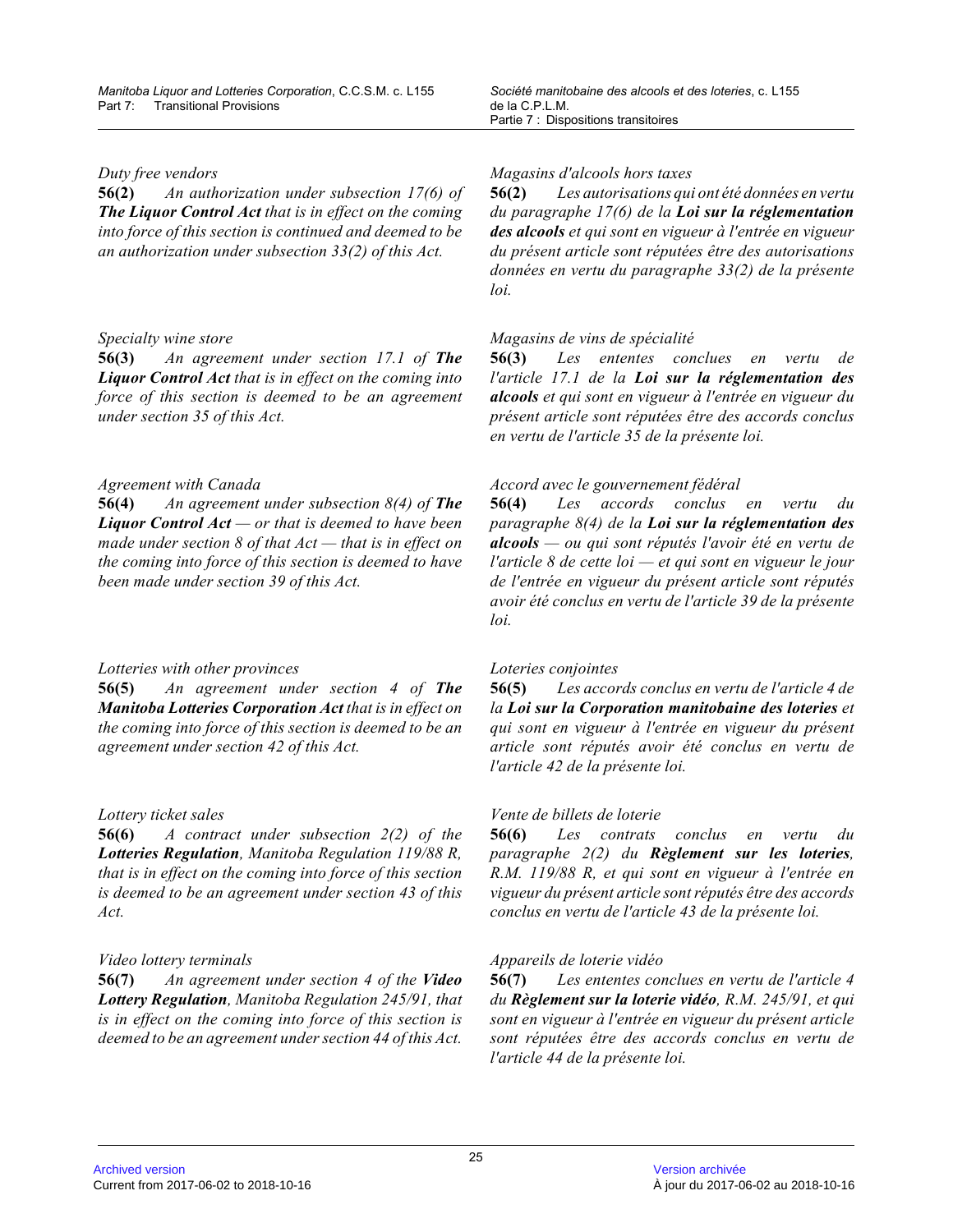*Gaming operator or gaming centre*

**56(8)** *An agreement under The Manitoba Lotteries Corporation Act to conduct and manage a lottery scheme for a gaming operator or a gaming centre provider is deemed to be an agreement under section 45 of this Act.*

#### *Gaming events*

**56(9)** *An agreement under section 11 of The Manitoba Lotteries Corporation Act that is in effect on the coming into force of this section is deemed to be an agreement under section 46 of this Act.*

# *Definitions*

**56(10)** *The following definitions apply in this section.*

*"The Liquor Control Act" means The Liquor Control Act, R.S.M. 1988, c. L160, as it read immediately before the coming into force of this Act. (« Loi sur la réglementation des alcools »)*

*"The Manitoba Lotteries Corporation Act" means The Manitoba Lotteries Corporation Act, R.S.M. 1987, L210, as it read immediately before the coming into force of this Act. (« Loi sur la Corporation des loteries du Manitoba »)*

*Exploitants de jeux de hasard et centres de jeux de hasard*

**56(8)** *Les accords conclus en vertu de la Loi sur la Corporation manitobaine des loteries et qui visent la mise sur pied et l'exploitation d'une loterie pour le compte d'un exploitant de jeux de hasard ou d'un concédant de centre de jeux de hasard sont réputés être des accords visés à l'article 45 de la présente loi.*

# *Activités de jeu*

**56(9)** *Les accords conclus en vertu de l'article 11 de la Loi sur la Corporation manitobaine des loteries et qui sont en vigueur à l'entrée en vigueur du présent article sont réputés être des accords visés à l'article 46 de la présente loi.*

# *Définitions*

**56(10)** *Les définitions qui suivent s'appliquent au présent article :*

*« Loi sur la Corporation des loteries du Manitoba » Loi sur la Corporation des loteries du Manitoba, c. L210 des L.R.M. 1987, dans sa version antérieure à l'entrée en vigueur de la présente loi. ("The Manitoba Lotteries Corporation Act")*

*« Loi sur la réglementation des alcools » Loi sur la réglementation des alcools, c. L160 des L.R.M. 1988, dans sa version antérieure à l'entrée en vigueur de la présente loi. ("The Liquor Control Act")*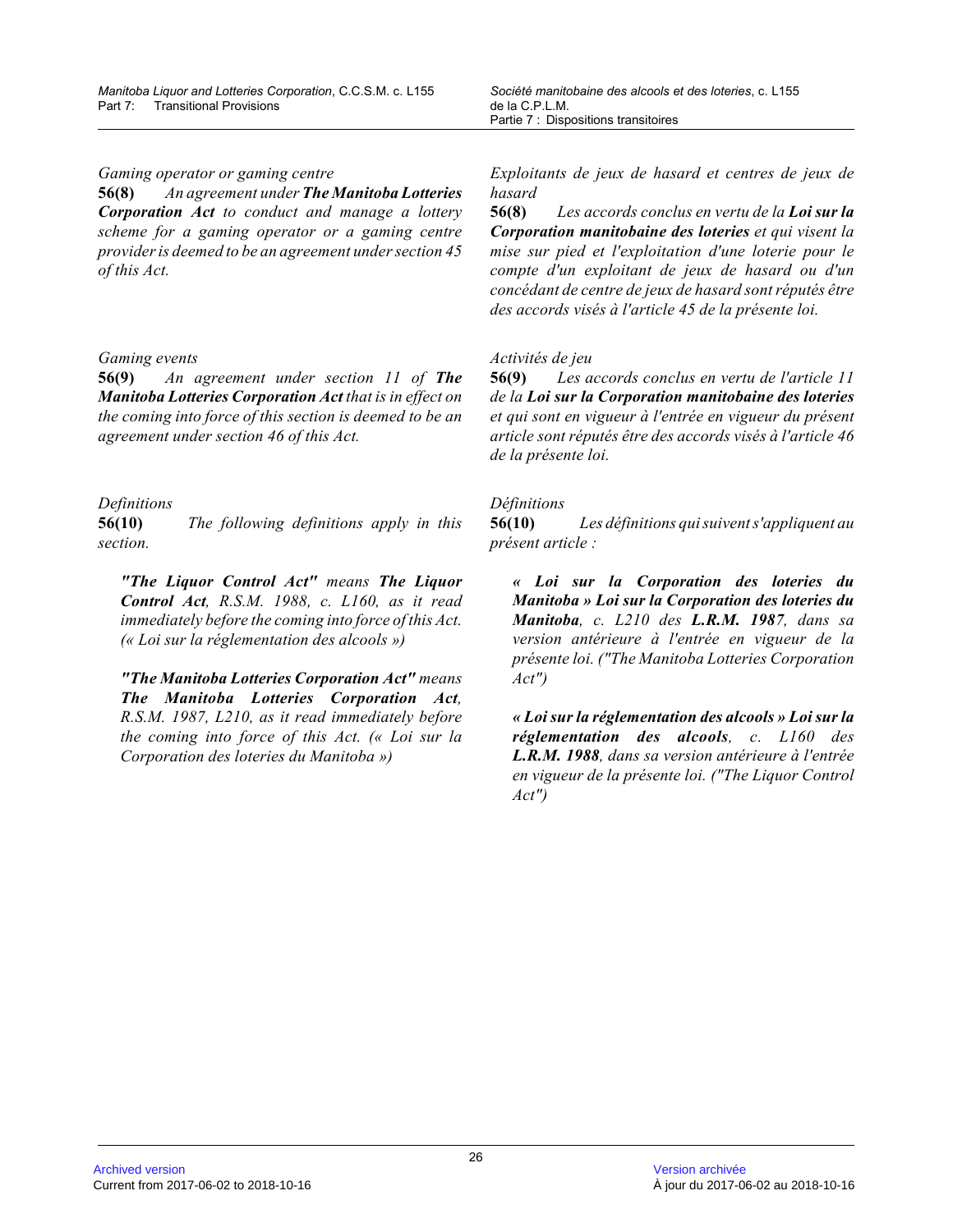# **RELATED AND CONSEQUENTIAL AMENDMENTS**

**57 to 60 NOTE: These sections contained consequential amendments to other Acts that are now included in those Acts.**

# **PARTIE 8**

# **MODIFICATIONS CONNEXES ET CORRÉLATIVES**

**57 à 60 NOTE : Les modifications corrélatives que contenaient les articles 57 à 60 ont été intégrées aux lois auxquelles elles s'appliquaient.**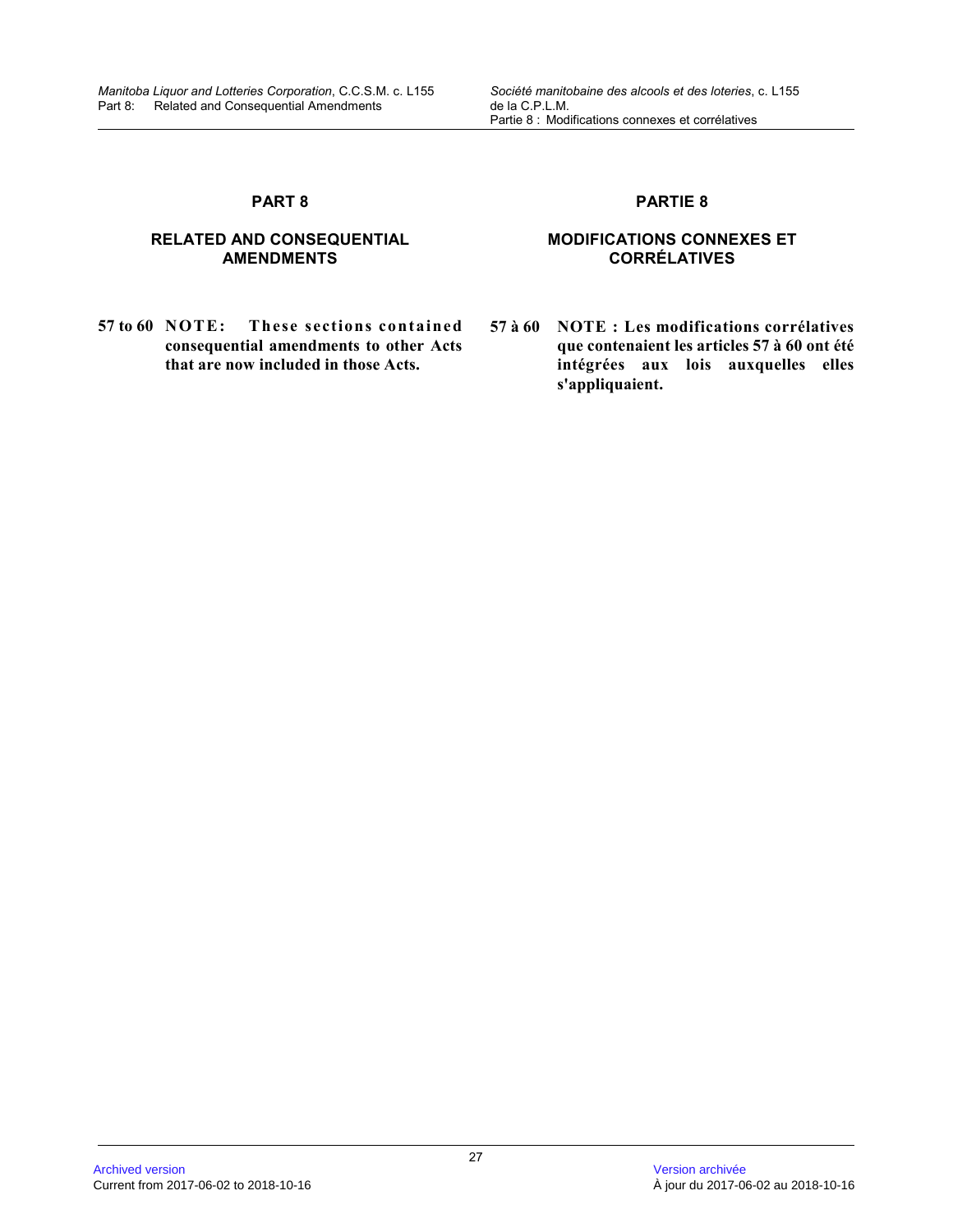*Manitoba Liquor and Lotteries Corporation*, C.C.S.M. c. L155 Part 9: Repeals, C.C.S.M. Reference and Coming Into Force *Société manitobaine des alcools et des loteries*, c. L155 de la C.P.L.M. Partie 9 : Abrogations, Codification permanente et entrée en vigueur

# **PART 9**

# **REPEALS, C.C.S.M. REFERENCE AND COMING INTO FORCE**

**C.C.S.M. c. L160 repealed 61(1)** *The Liquor Control Act*, R.S.M. 1988, c. L160, is repealed.

**S.M. 1993, c. 40 (unproclaimed provisions repealed) 61(2)** The following provisions of *The Liquor Control and Consequential Amendments Act* , S.M. 1993, c. 40, are repealed:

(a) section 4 in so far as it enacts clause  $10(1)(d)$ ;

(b) section 31 in so far as it enacts subsection 96(4).

# **PARTIE 9**

# **ABROGATIONS,** *CODIFICATION PERMANENTE* **ET ENTRÉE EN VIGUEUR**

The Liquor Control Act Loi sur la réglementation des alcools

**Abrogation du c. L160 de la** *C.P.L.M.*

**61(1)** La *Loi sur la réglementation des alcools* , c. L160 des *L.R.M. 1988*, est abrogée.

# **Modification du c. 40 des** *L.M. 1993* **(abrogation de dispositions non proclamées)**

**61(2)** Les dispositions qui suivent de la *Loi modifiant la Loi sur la réglementation des alcools et apportant des modifications corrélatives à d'autres loi s* , c. 40 des *L.M. 1993*, sont abrogées :

a) l'article 4, dans la mesure où il édicte l'alinéa 10(1)d);

b) l'article 31, dans la mesure où il édicte le paragraphe 96(4).

The Manitoba Lotteries Corporation Act

**C.C.S.M. c. L210 repealed 62** *The Manitoba Lotteries Corporation Act* , R.S.M. 1987, c. L210, is repealed.

Loi sur la Corporation manitobaine des loteries

# **Abrogation du c. L210 de la** *C.P.L.M.*

**62** La *Loi sur la Corporation manitobaine des loteries*, c. L210 des *L.R.M. 1987*, est abrogée.

# C.C.S.M. REFERENCE AND COMING INTO FORCE

# **C.C.S.M. reference**

**63** This Act may be referred to as chapter L155 of the *Continuing Consolidation of the Statutes of Manitoba* .

# *CODIFICATION PERMANENTE* ET ENTRÉE EN VIGUEUR

# *Codification permanente*

**63** La présente loi constitue le chapitre L155 de la *Codification permanente des lois du Manitoba* .